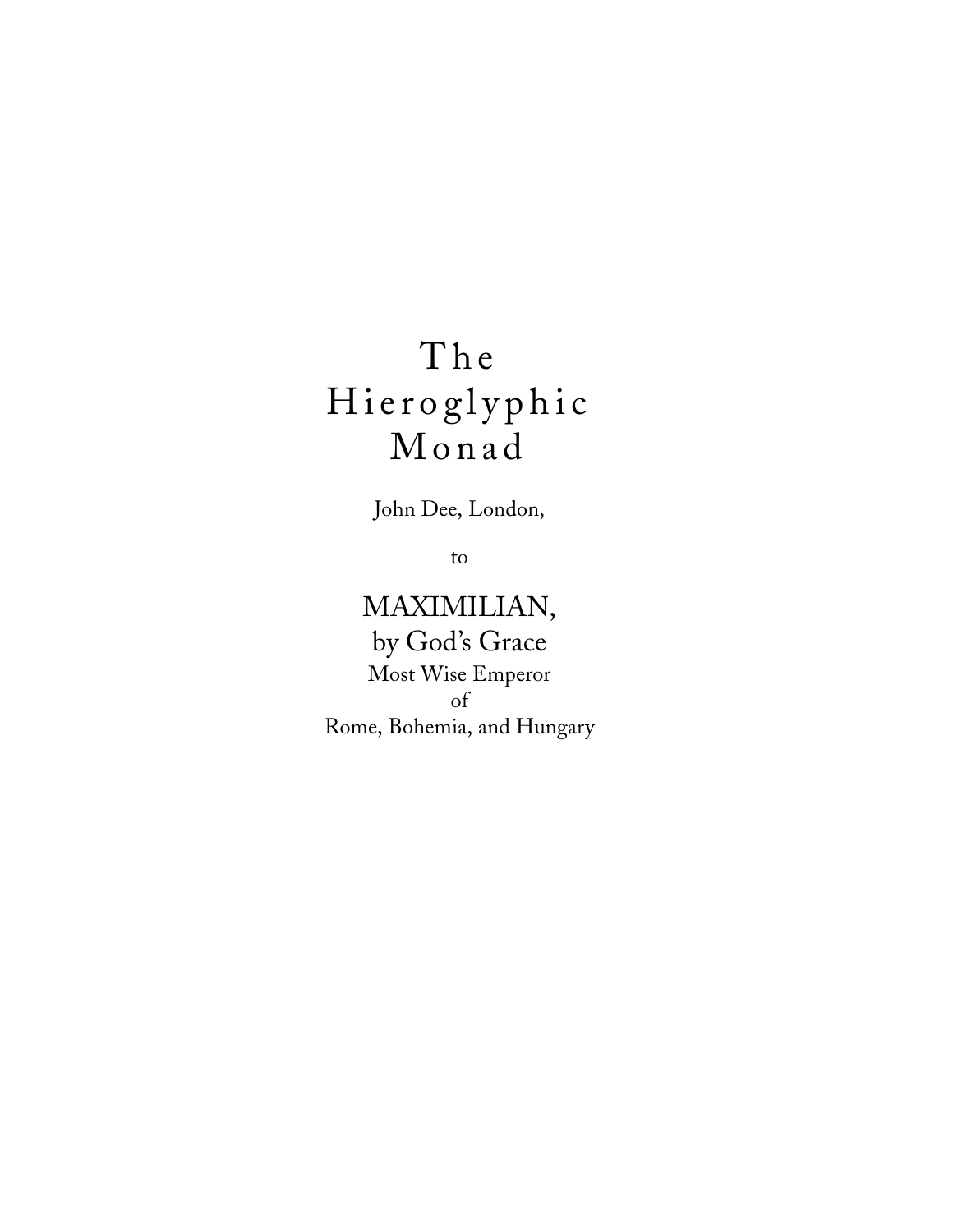The Hieroglyphic Monad By John Dee Originally published in London, England, 1564

Adobe Acrobat version created by Benjamin Rowe, July 4, 2000. Formatted in Adobe Caslon and Tiepolo.

This document is optimized for printing on a laser or inkjet printer. The illustrations may appear "jagged" when viewed on the screen with certain combinations of displays and drivers; they will print at the full resolution of your printer.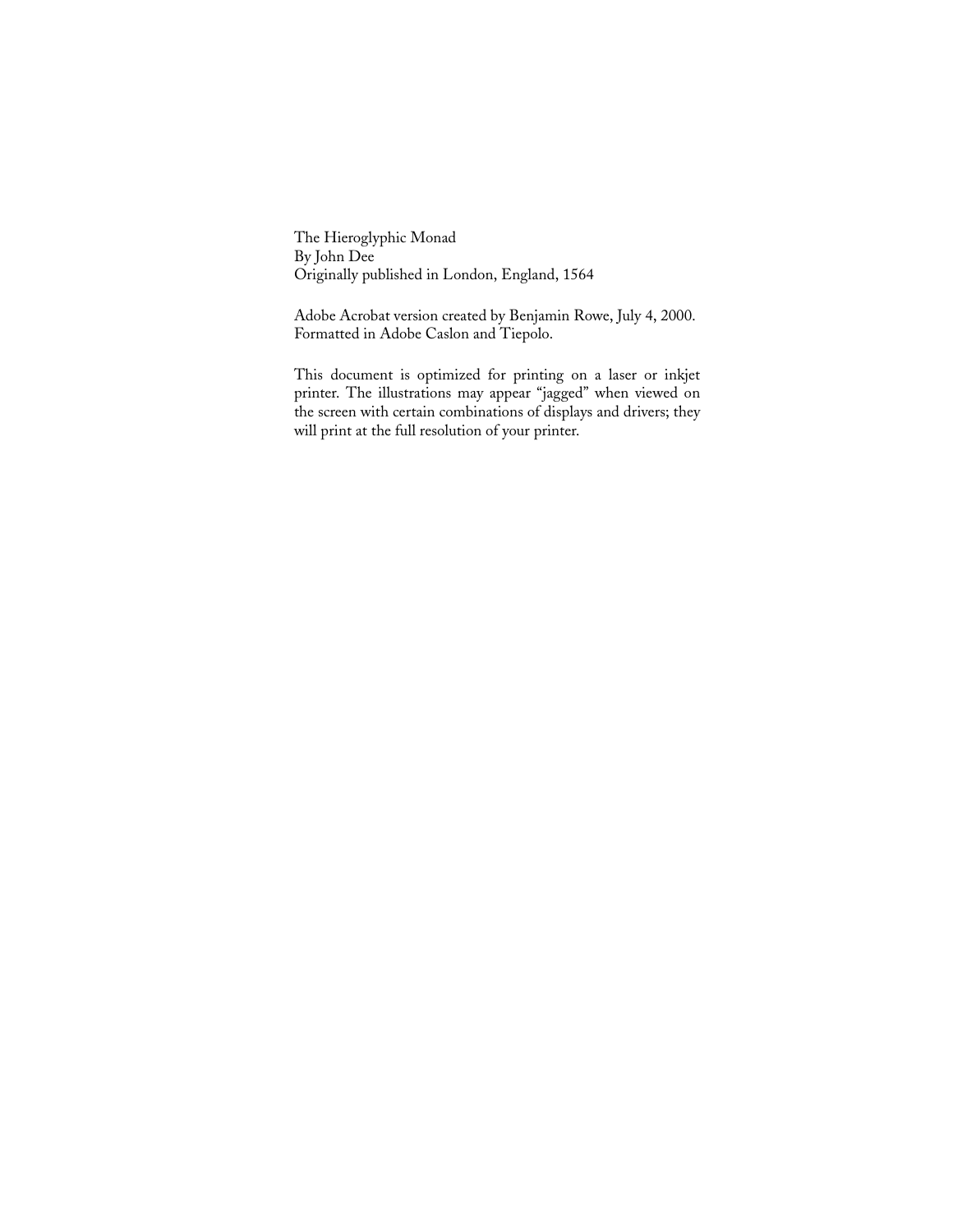#### THEOREM I

It is by the straight line and the circle that the first and most simple example and representation of all things may be demonstrated, whether such things be either non-existent or merely hidden under Nature's veils.

#### THEOREM II

Neither the circle without the line, nor the line without the point, can be artificially produced. It is, therefore, by virtue of the point and the Monad that all things commence to emerge in principle. That which is affected at the periphery, however large it may be, cannot in any way lack the support of the central point.



#### THEOREM III

Therefore, the central point which we see in the centre of the hieroglyphic Monad produces the Earth, round which the Sun, the Moon, and the other planets follow their respective paths. The Sun has the supreme dignity, and we represent him by a circle having a visible centre.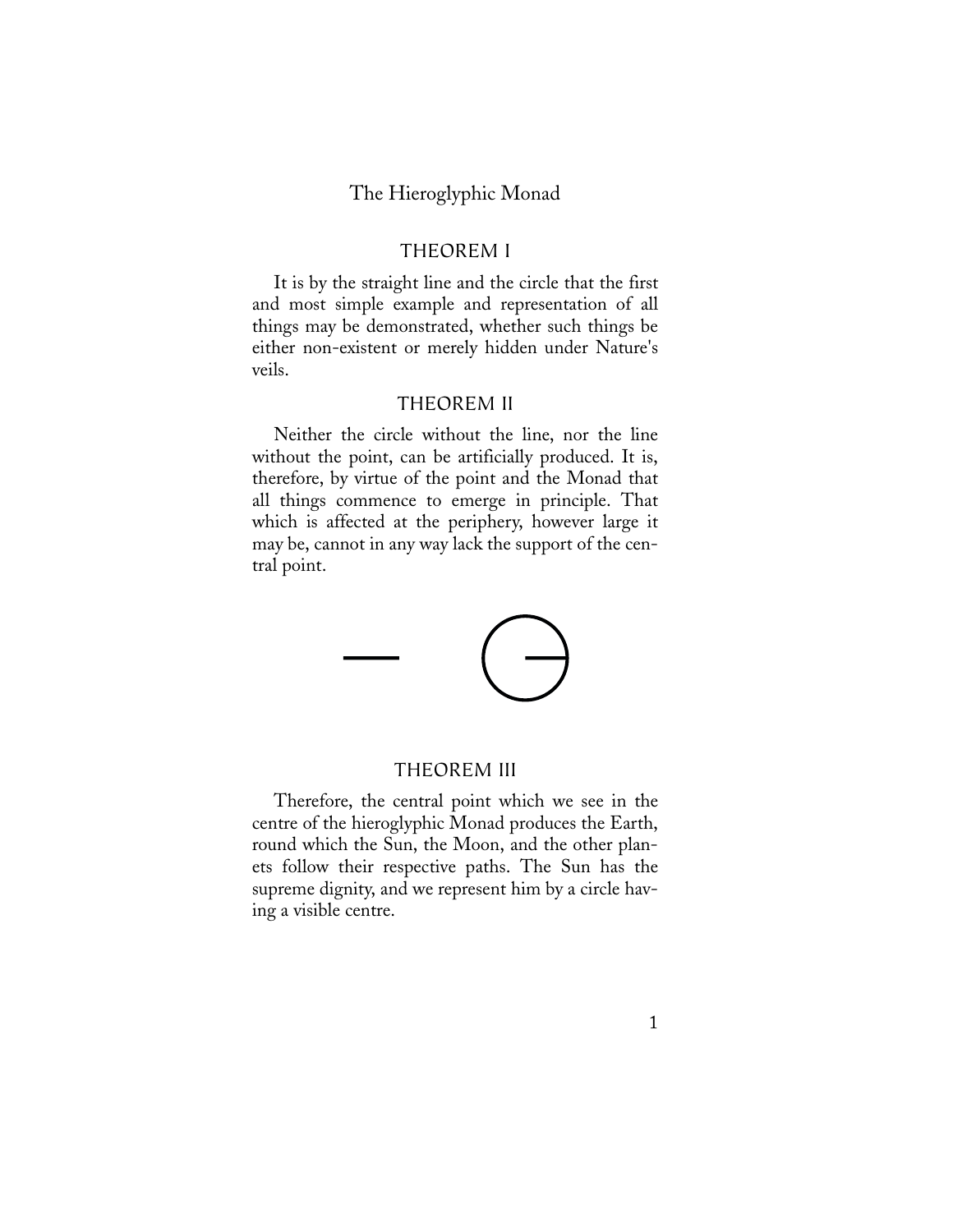

THEOREM IV

Although the semicircle of the Moon is placed above the circle of the Sun and would appear to be superior, nevertheless we know that the Sun is ruler and King. We see that the Moon in her shape and her proximity rivals the Sun with her grandeur, which is apparent to ordinary men, yet the face, or a semi-sphere of the Moon, always reflects the light of the Sun. It desires so much to be impregnated with solar rays and to be transformed into Sun that at times it disappears completely from the skies and some days after reappears, and we have represented her by the figure of the Horns (Cornucopia).

#### THEOREM V

And truly I give the completion of the idea of the solar circle by adding a semicircle for the Moon, for the morning and the evening were the first day, and it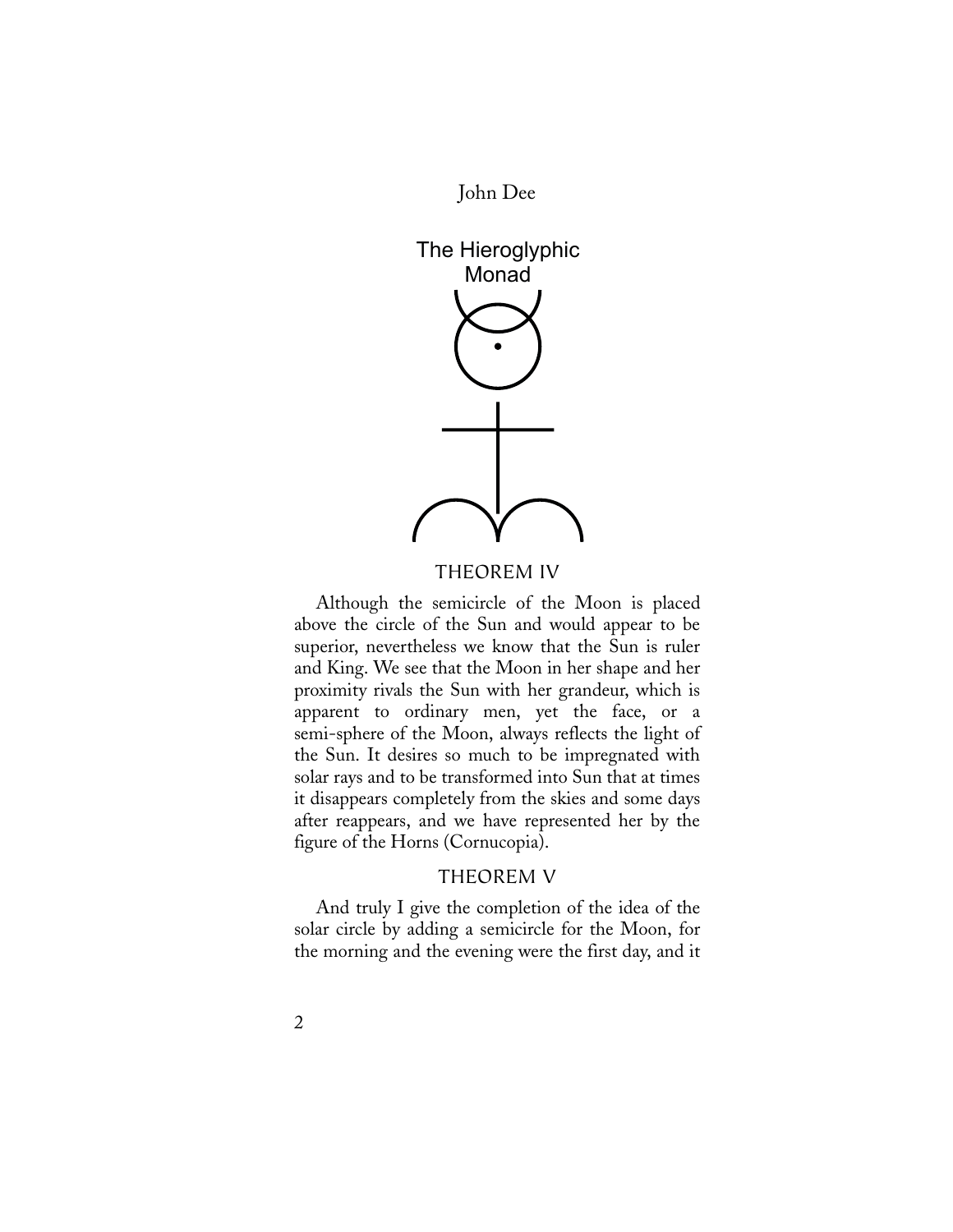was therefore in the first (day) that the Light of the Philosophers was made (or produced).

#### THEOREM VI

We see here that the Sun and the Moon are supported upon the right-angled Cross. This Cross may signify very profoundly, and for sufficient reasons in our hieroglyph, either the Ternary or the Quaternary. The Ternary is made by the two straight lines having a copulative centre.



The Quaternary is produced by the four straight lines enclosing four right angles. Either of these elements, the lines or the right angles, repeated twice, therefore, afford us in the most secret manner the Octad, which I do not believe was known to our predecessors, the Magi, and which you should study with great attention. The threefold magic of the first Fathers and the wise men consisted in Body, Soul and Spirit. Therefore, we have here the first manifested Septenary, that is to say, two straight lines with a common point which make three, and the four lines which converge to form the central point in separating the first two**.**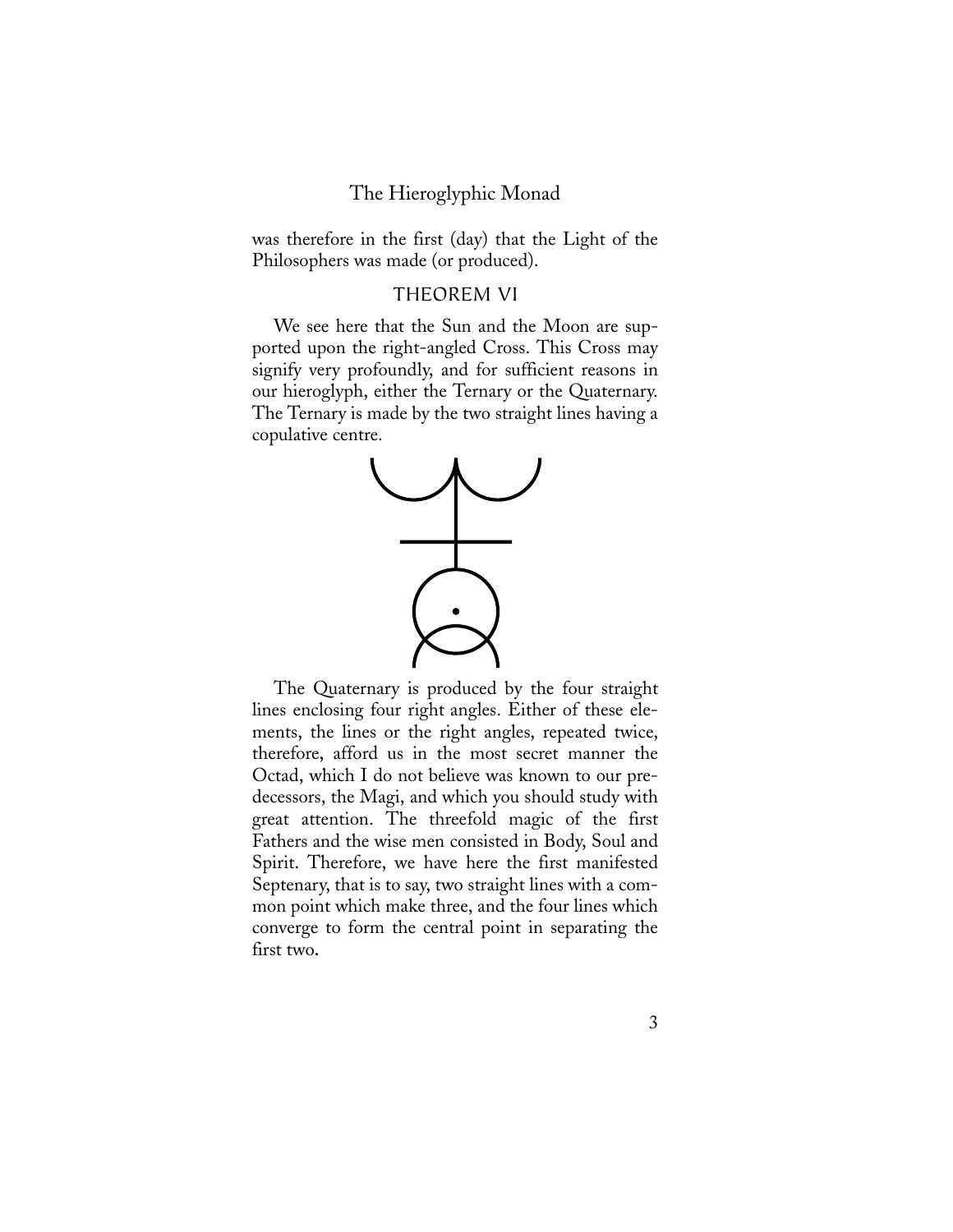#### THEOREM VII

The Elements being far from their accustomed places, the homogeneous parts are dislocated, and this a man learns by experiment, for it is along the straight lines that they return naturally and effectively to these same places. Therefore, it will not be absurd to represent the mystery of the four Elements, in which it is possible to resolve each one into elementary form, by four straight lines running in four contrary directions from one common and indivisible point. Here you will notice particularly that the geometricians teach that a line is produced by the displacement of a point: we give notice that it must be the same here, and for a similar reason, because our elementary lines are produced by a continual cascade of droplets as a flux in the mechanism of our magic.

#### THEOREM VIII

Besides, the kabbalistic extension of the Quaternary according to the common formula of notation (because we say one, two, three, and four) is an abridged or reduced form of the Decad. This is because Pythagoras was in the habit of saying: 1+2+3+4 make 10. It is not by chance that the right-angled Cross-that is to say, the twenty-first letter of the Roman alphabet, which was considered as being formed by four straight lines, was taken by the most ancient of the Roman Philosophers to represent the Decad.

Further, they have defined the place where the Ternary conducts its force into the Septenary.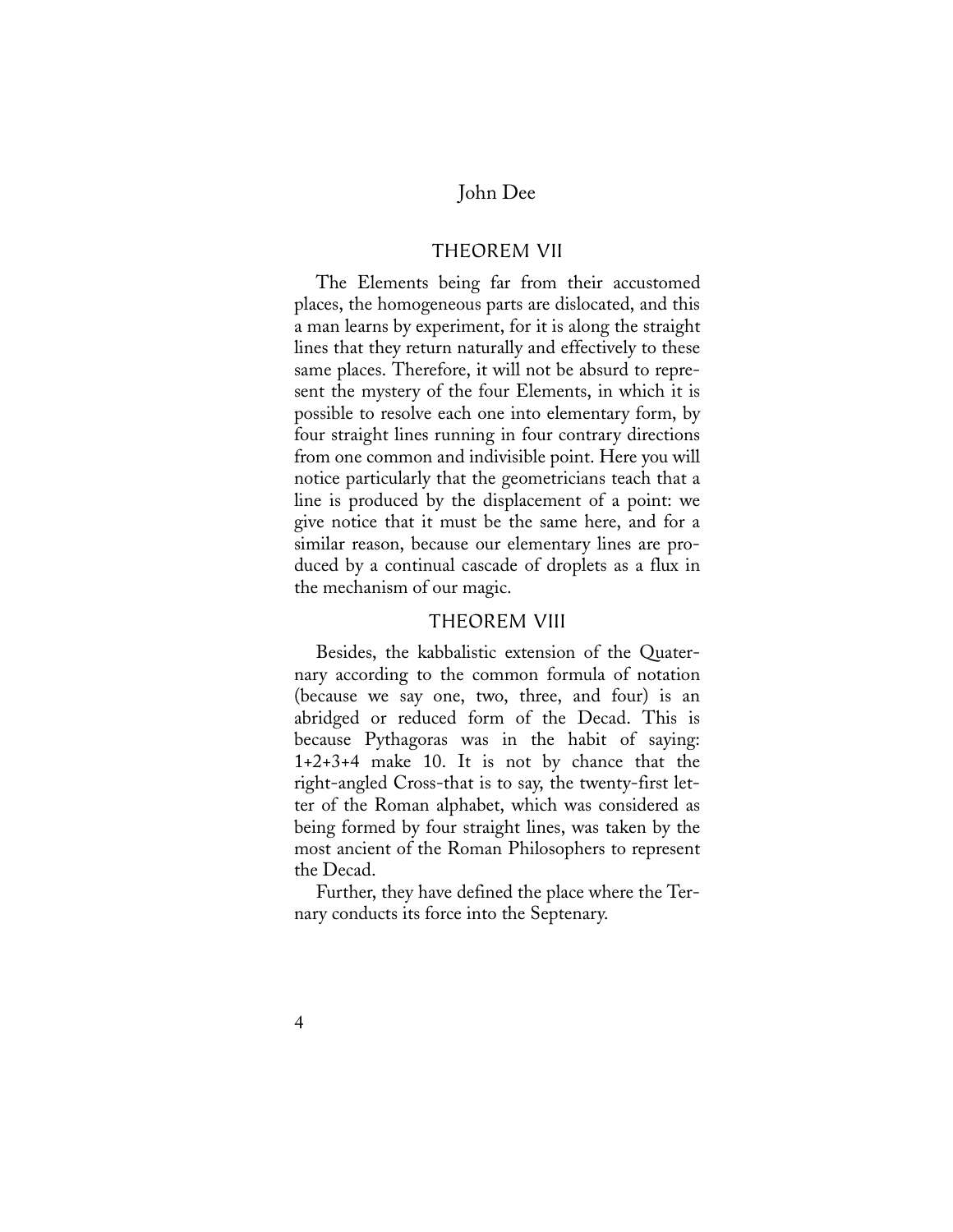#### THEOREM IX

We see that all this accords perfectly with the Sun and Moon of our Monad, because, by the magic of the four Elements, an exact separation upon their original lines must be made; following which the circulatory conjunction within the solar complement through the peripheries of these same lines is performed, because however long a given line may be, it is possible to describe a circle passing through its extremes, following the laws of the geometricians. Therefore, we cannot deny how useful the Sun and the Moon are to our Monad, in conjunction with the decadal proportion of the Cross.

#### THEOREM X

The following figure of the zodiacal sign Aries, in use amongst the astronomers, is the same for all the world (a sort of erection both cutting and pointed), and it is understood that it indicates the origin of the fiery triplicity in that part of the sky. Therefore, we have added the astronomical sign Aries to signify that in the practice of this Monad the use of fire is required.



We finish the brief hieroglyphic consideration of our Monad, which we would sum up in one only hieroglyphic context:

The Sun and the Moon of this Monad desire that the Elements in which the tenth proportion will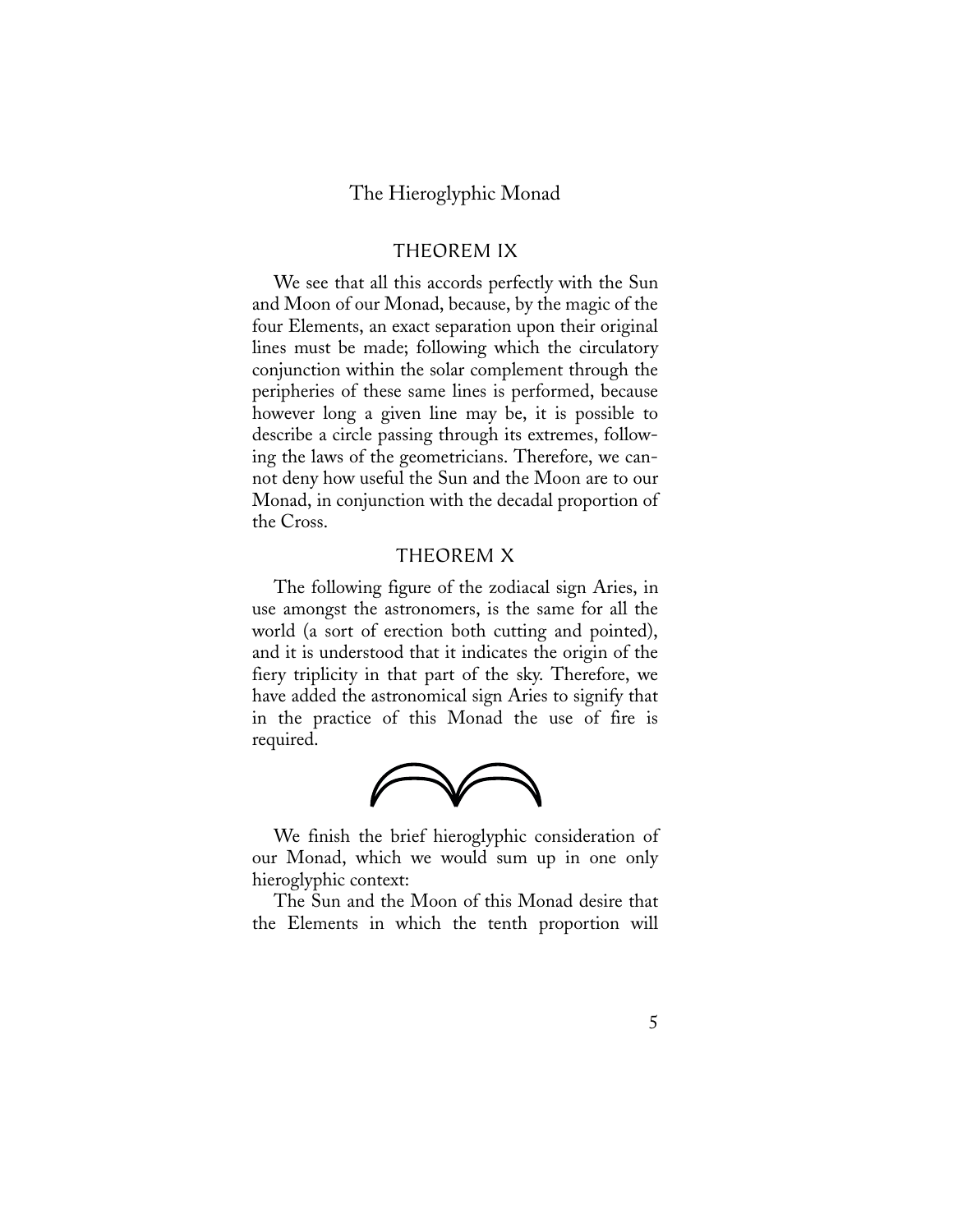[flower, shall be separated,](#page-8-0) and this is done by the application of Fire.



THEOREM XI

The mystical sign of the Ram, composed of two semicircles connected by one common point, is very justly attributed to the place of the equinoctial nycthemeron, because the period of twenty-four hours divided by means of the equinox denotes most secret proportions.

This I have said in respect of the Earth.

#### THEOREM XII

The very ancient wise men and Magi have transmitted to us five hieroglyphical signs of the planets, all of which are composed out of the signs used for the [Moon and the Sun, together with the sign of the Ele](#page-8-0)ments and the hieroglyphical sign of Aries, the Ram, which will become apparent to those who examine these figures:

Each one of these signs will not be difficult to explain according to the hieroglyphical manner in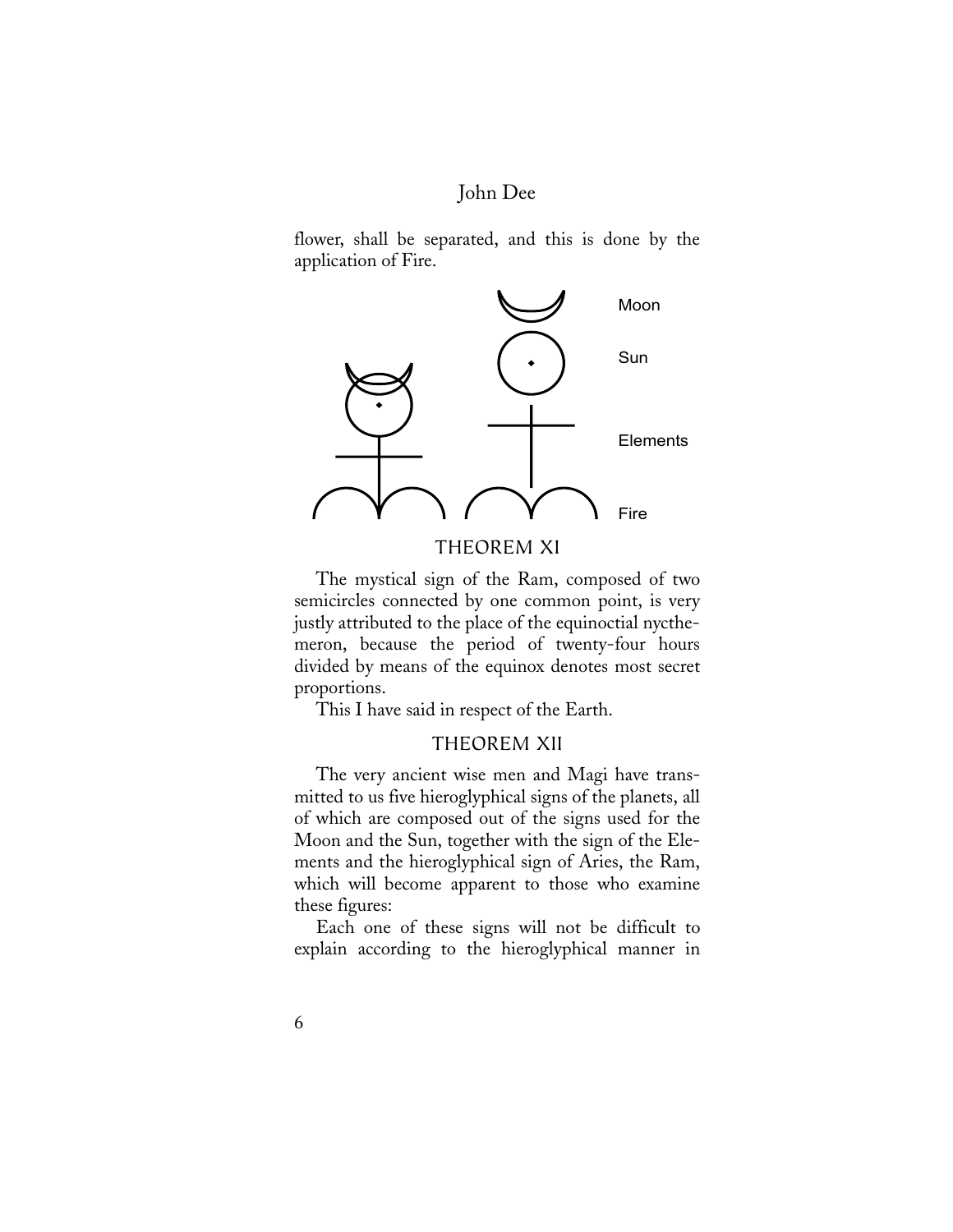<span id="page-8-0"></span>

view of our fundamental principles, already posited. To begin with, we will speak in paraphrases of those which possess the characteristics of the Moon: following that, of those which possess a solar character. When our lunar nature, by the science of the Elements, had accomplished the first revolution round our Earth, then it was called, mystically, Saturn. Afterwards, at the following revolution, it was named



Jupiter, and holds a very secret figure. Then the Moon, developed by yet a third journey, was represented very obscurely again by this figure which it was their custom to call Mercury. You see how this is Lunar. That it must be conducted through a fourth revolution will not be contrary to our most secret design,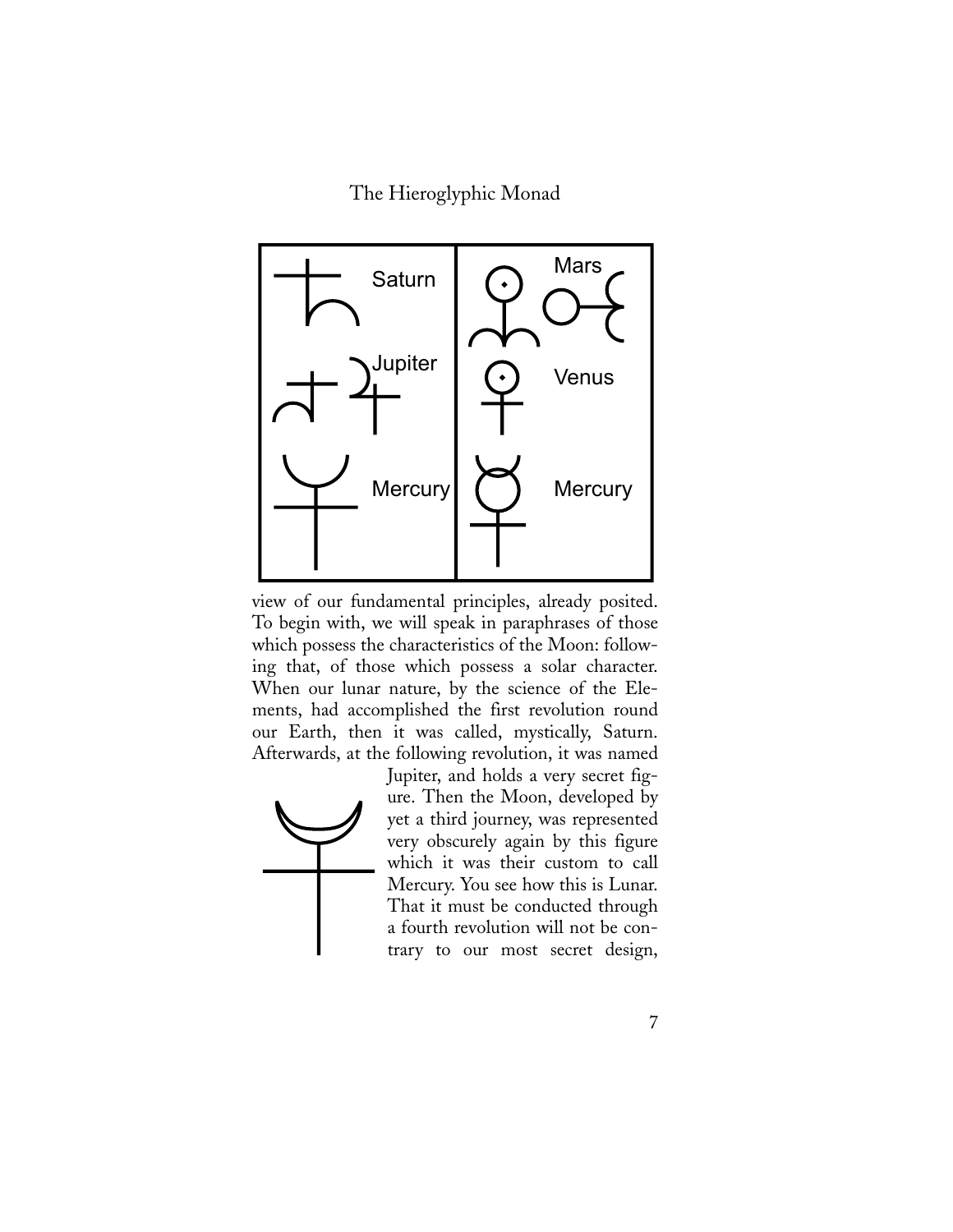whatever certain sages may say. In this manner the pure magical spirit, by its spiritual virtue, will perform the work of the albification at the place of the Moon; to us alone and as it were in the middle of a natural day he will speak hieroglyphically without words, introducing and imprinting these four geogonic figures in the pure Earth very simply prepared by us:



this last figure being in the middle of all the others.

#### THEOREM XIII

Now regard the mystical character of Mars! Is it not formed from the hieroglyphs of the Sun and Aries, the magistery of the Elements partly intervening? And that of Venus - I wish to know is it not produced from that of the Sun and the Elements according to the best exponents? Therefore, the planets look towards the solar periphery and the work of revivification.

In the progression we will notice this other Mercury will appear who is truly the twin brother of the first: for by the complete Lunar and Solar magic of the Elements, the Hieroglyph of this Messenger speaks to us very distinctly, and we should examine it carefully and listen to what it says. And (by the Will of God) it is

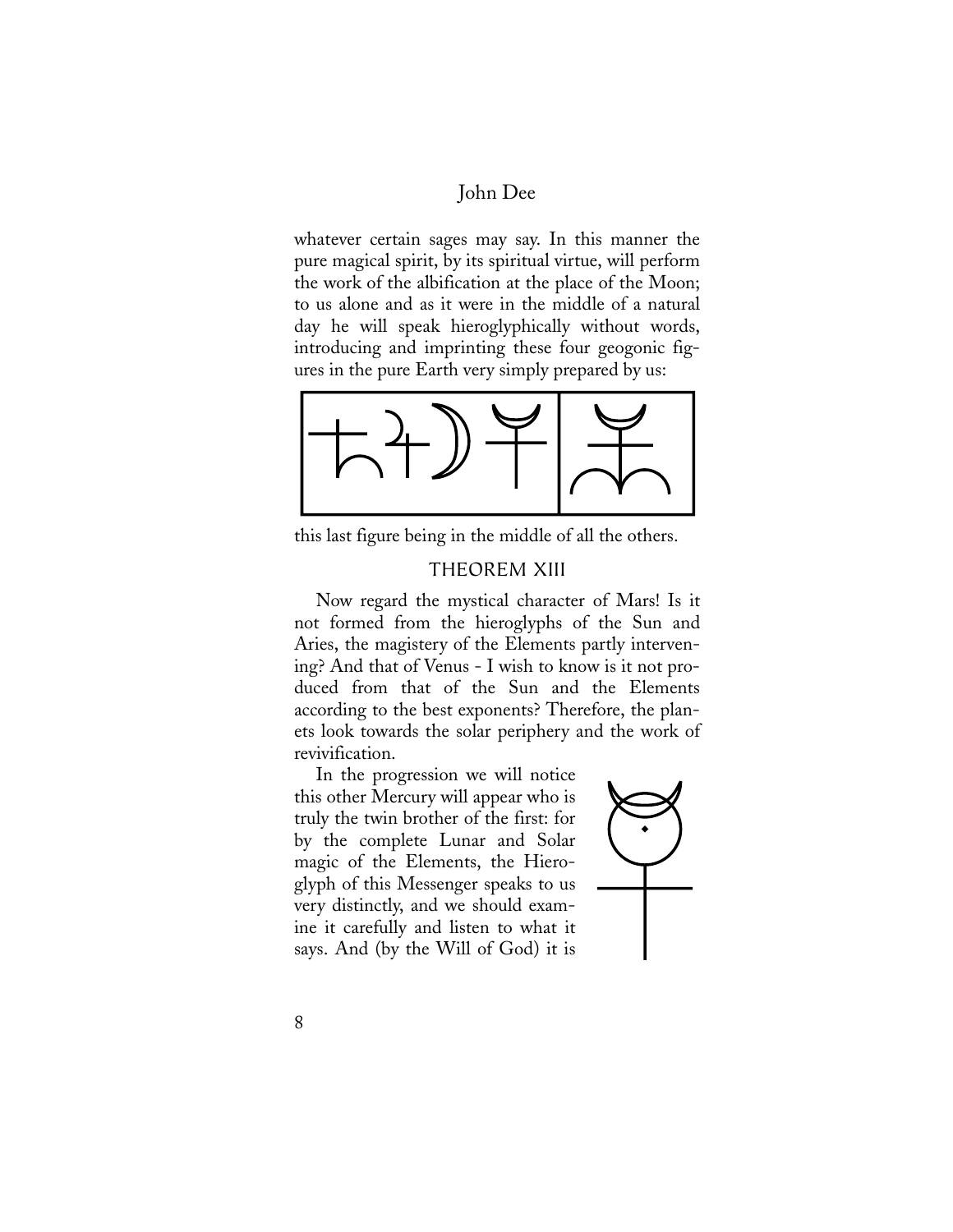the Mercury of the Philosophers, the greatly celebrated microcosm and ADAM**.** Therefore, some of the most expert were inclined to place him in a position of, and give him a rank equal to, the Sun himself. This we cannot perform in the present epoch unless we add to this coraline crystal work a certain SOUL separated from the body by the pyrognomic art. It is very difficult to accomplish this and very perilous because of the fire and the sulphur which the breath contains within it. But certainly this Soul can perform marvellous things. For example, join it by indissoluble ties to the disc of the Moon (or at least of Mercury) by Lucifer and Fire. In the third place, it is necessary that we should show (in order to demonstrate our Septenary number) that it is the Sun of Philosophers itself. You will observe the exactitude as well as the clarity with which this anatomy of our Hieroglyphic Monad corresponds to what is signified in the arcana of these two theorems.

#### THEOREM XIV

It is therefore clearly confirmed that the whole magistery depends upon the Sun and the Moon. Thrice Greatest Hermes has repeatedly told us this in affirming that the Sun is its father and the Moon is its mother: and we know truly that the red earth (terra lemnia) is nourished by the rays of the Moon and the Sun which exercise a singular influence upon it.

#### THEOREM XV

We suggest, therefore, that Philosophers should consider the action of the Sun and the Moon upon the Earth. They will notice that when the light of the Sun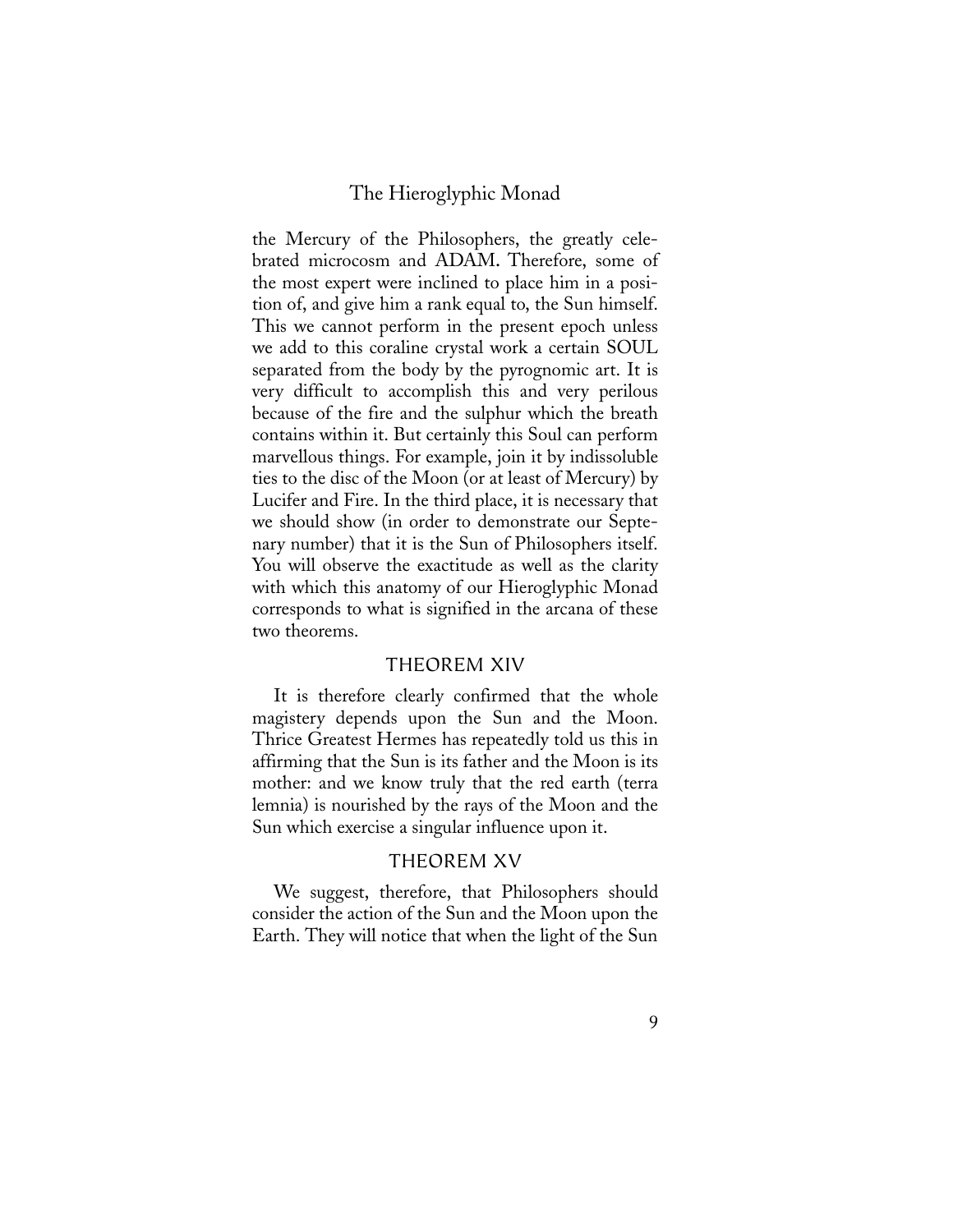John Dee



The Principles of the Inferior Astronomy, shown in the Anatomy of our Monad.

enters Aries, then the Moon, when she enters the next sign, that is to say Taurus, receives a new dignity in the light and is exalted in that sign in respect of her natural virtues. The Ancients explained this proximity of the luminaries – the most remarkable of all – by a certain mystic sign under the name of the Bull. It is very certain that it is this exaltation of the Moon to which in their treatises the astronomers from the most ancient times bear witness. This mystery can be understood only by those who have become the Absolute Pontiffs of the Mysteries. For the same reason they have said that Taurus is the house of Venus – that is to say, of conjugal love, chaste and prolific, for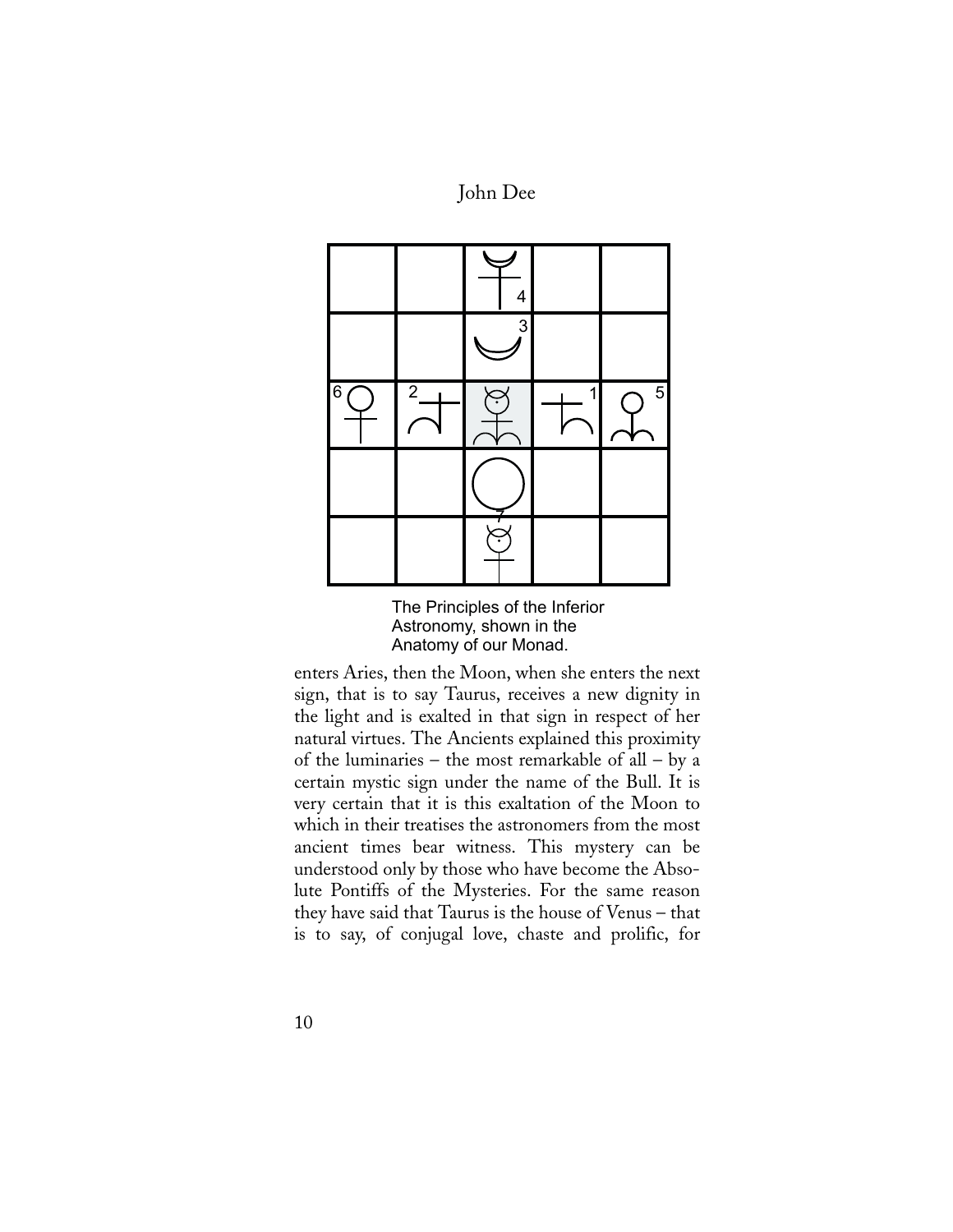nature rejoices in nature, as the great Ostanes concealed in his most secret mysteries. These exaltations are acquired by the Sun, because he himself, after having undergone many eclipses of his light, received the force of Mars, and is said to be exalted in this same house of Mars which is our Ram (Aries).



This most secret mystery is clearly and perfectly shown in our Monad by the hieroglyphic figure of Taurus, which is here represented, and by that of Mars, which we have indicated in Theorem XII and Theorem XIII by the Sun joined to a straight line towards the sign of Aries.

In this theory another kabbalistic analysis of our Monad offers itself, because the true and ingenius explanation is this: the exaltations of the Moon and of the Sun are made by means of the science of the Elements.

Note. – There are two things which should be particularly observed: first, that the hieroglyphic figure of Taurus is the same as the diphthong of the Greeks, which was always used in terminating the singular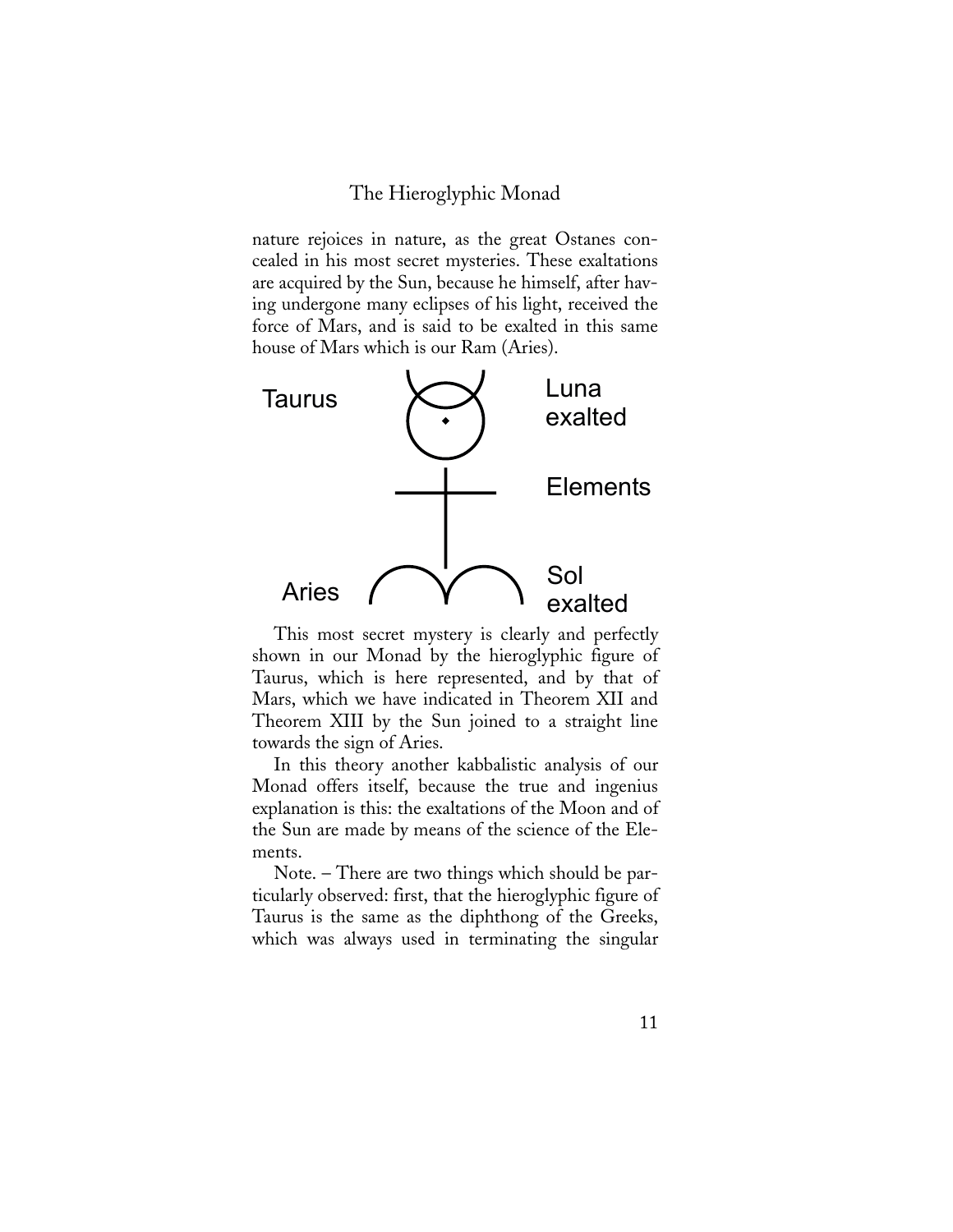

gender; secondly, that by a simple transposition of place we show the letter alpha twice, by a circle and a half-circle, being simply tangents which touch one another as shown.

#### THEOREM XVI

We must now, in view of our subject, philosophise for a short time upon the Cross. Our Cross may be formed of two straight lines (as we have said) which are equal one to the other  $-$  that is to say, we cannot separate the lines except we do it by parting them so that we get equal lengths. But in the mystic distribution of the components of our Cross, we wish to use parts which are both equal and unequal. These parts show that a virtue is hidden under the power of the division of the Equilateral Cross into two parts, because they are of equal grandeur. In general, the Cross must be composed of equal right angles, since the nature of justice demands the perfect equality of the lines used in the decussation. In accordance with this justice, we propose to examine with care that which follows concerning the Equilateral Cross (which is the twenty-first letter of the Latin alphabet).

If, through the common point where the opposite angles meet in our Rectilineal, Rectangular, and Equilateral Cross, we imagine a straight line dividing it into two parts, then on either side of the line thus traversed we find the parts are perfectly equal and similar.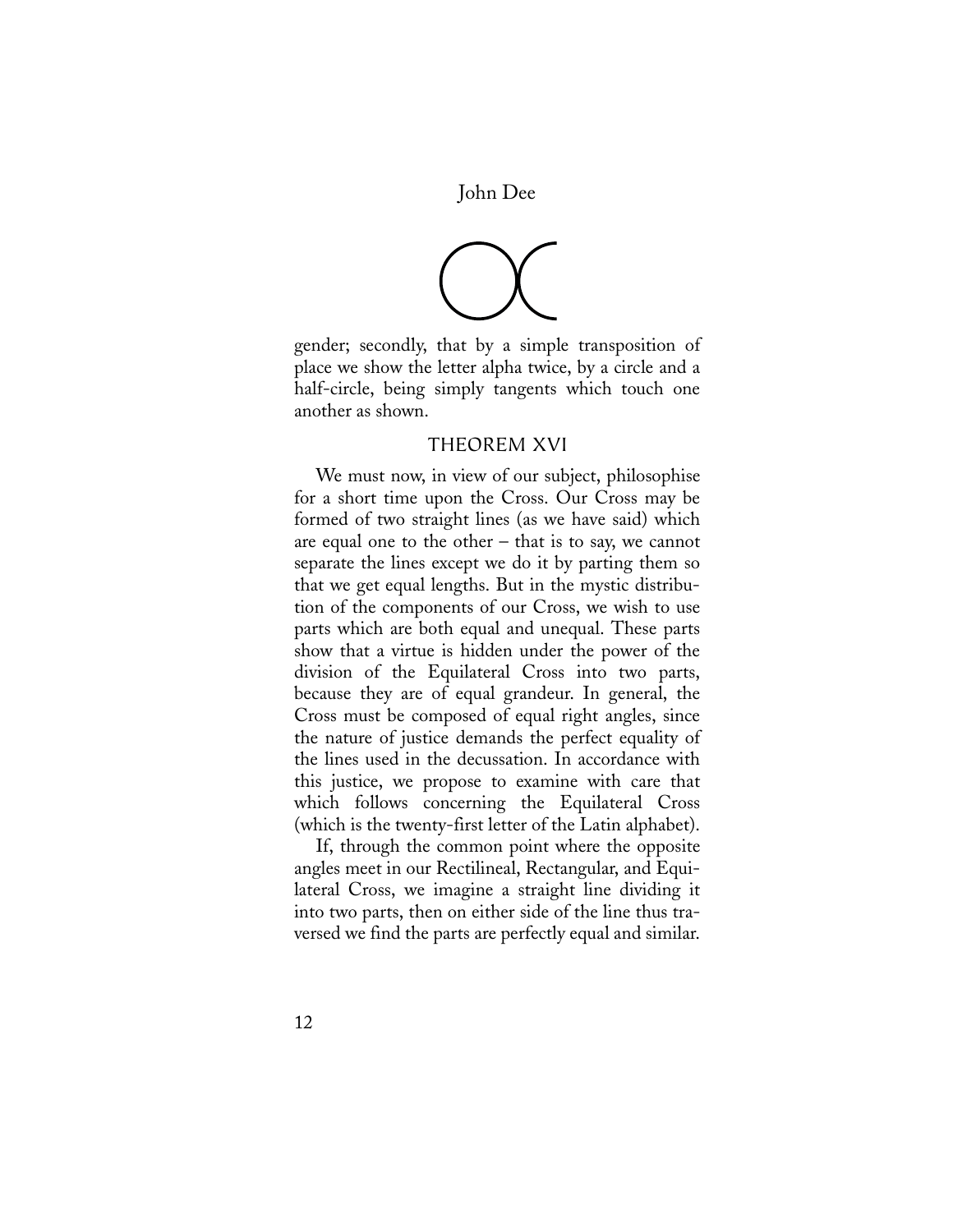

And these parts are similar in shape to that letter of the Romans which is regarded as the fifth of the vowels, and which was frequently used by the most ancient Latin Philosophers to represent the number five. This, I conceive, was not done by them without good reason, because it is in fact the exact half of our Decad. Of these parts of the figure thus duplicated by the hypothetical division of the Cross, we must conclude it to be reasonable that each part represents the quinary, although one is upright and the other reversed in imitation of the multiplication of the square root which comes in here in a marvellous way as the circular number, that is to say, the quinary, from which we find the number twenty-five is produced (because this letter is the twentieth of the alphabet and the fifth of the vowels).

We will now consider another aspect of this same Equilateral Cross – that which follows is based upon the position shown in our Monadic Cross. Let us suppose a similar division of the Cross into two parts be made as in the drawing. Now we see the germinating shape of another letter of the Latin alphabet – the one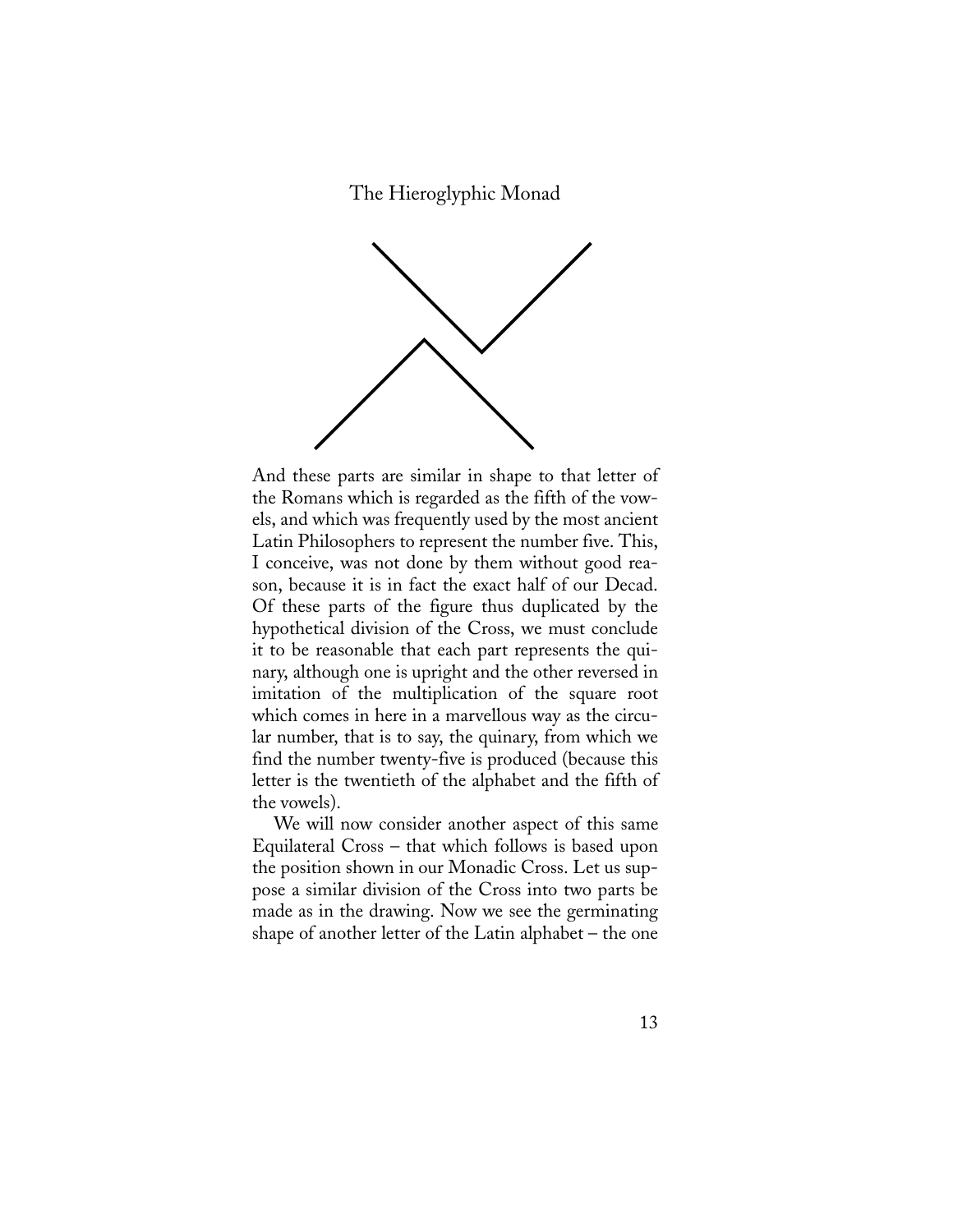

upright, the other reversed and opposite. This letter is used (after the ancient custom of the Latins) to represent the number fifty. From this, it seems to me, we establish our Decad of the Cross, for this is placed at the summit of all the mysteries, and it follows that this Cross is the hieroglyphic sign of perfection. Therefore, enclosed within the quinary force is the power of the Decad, out of which comes the number fifty as its own product.

Oh, my God, how profound are these mysteries! and the name EL is given to this letter! And for this very reason, we see that it responds to the decadal virtue of the Cross, because, starting from the first letter of the alphabet, L is the tenth letter, and counting backwards from the letter X, we find that it falls into the tenth place, and since we show that there are two parts of the Cross, and considering now their numerical virtue, it is quite clear how the number one hundred is produced. And if by the law of squares these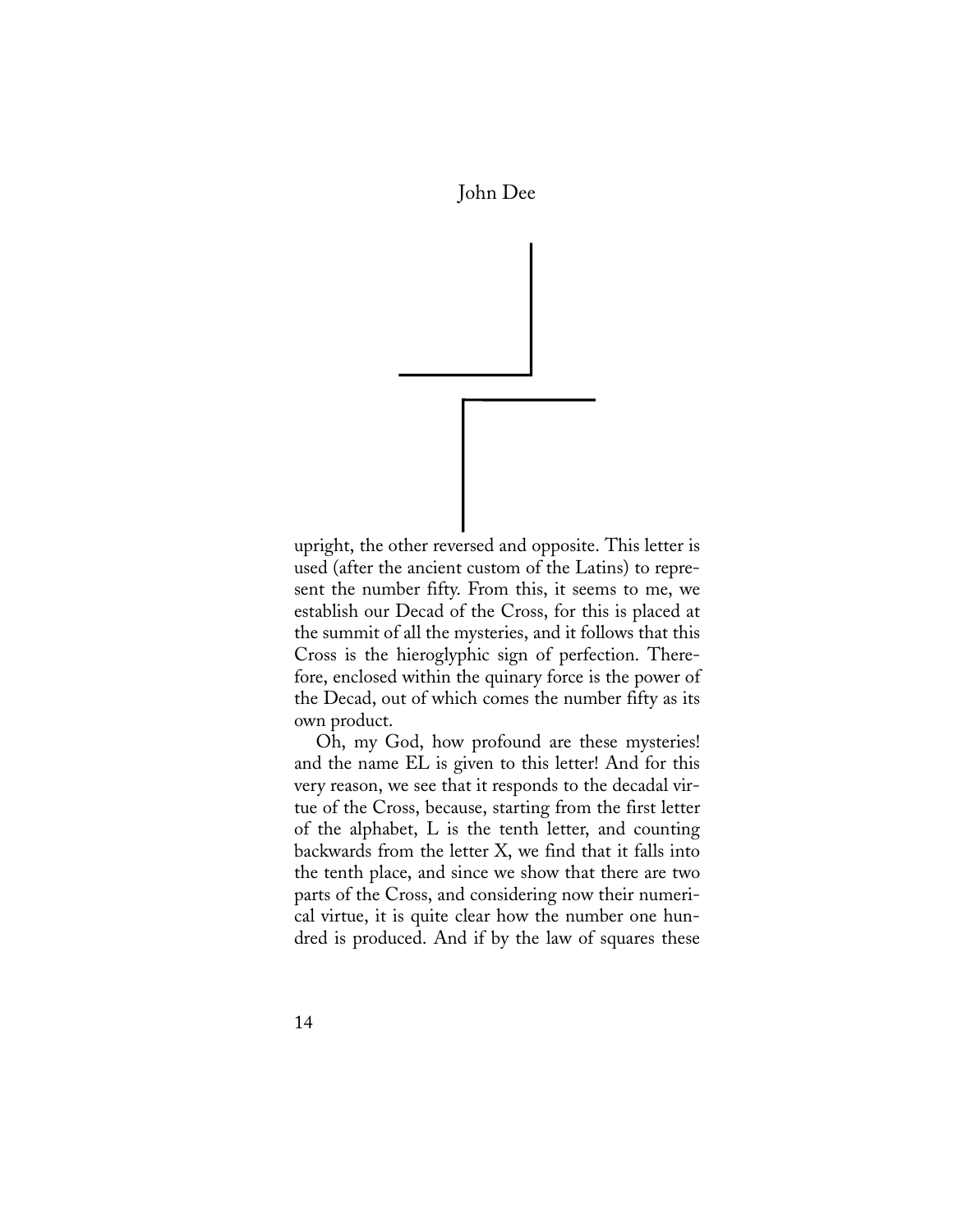two parts be multiplied together, they give a product of 2500. This square compared with the square of the first circular number, and applied to it, gives a difference of one hundred, which is the Cross itself explained by the square of its Decad, and is recognised as one hundred. Therefore, as this is contained within the figure of the Cross, it also represents unity. By the study of these theories of the Cross, the most dignified of all, we are thereby induced to utilise this progression, viz. one–ten–one hundred, and this is the decadal proportion of the Cross as it appears to us.

#### THEOREM XVII

After a due study of the sixth theorem it is logical to proceed to a consideration of the four right angles in our Cross, to each one of which, as we have shown in the preceding theorem, we attribute the significance of the quinary according to the first position in which they are placed, and in transposing them to a new position, the same theorem shows that they become hieroglyphic signs of the number fifty. It is quite evident that the Cross is vulgarly used to indicate the number ten, and further, it is the twenty-first letter, following the order of the Latin alphabet, and it is for this reason that the sages amongst the Mecubales designated the number twenty-one by this same letter. In fact, we can give a very simple consideration to this sign to find out what other qualitative and quantitative virtues it possesses. From all these facts we see that we may safely conclude, by the best kabbalistic computation, that our Cross, by a marvellous metamorphosis, may signify for the Initiates two hundred and fifty-two. Thus: four times five, four times fifty, ten,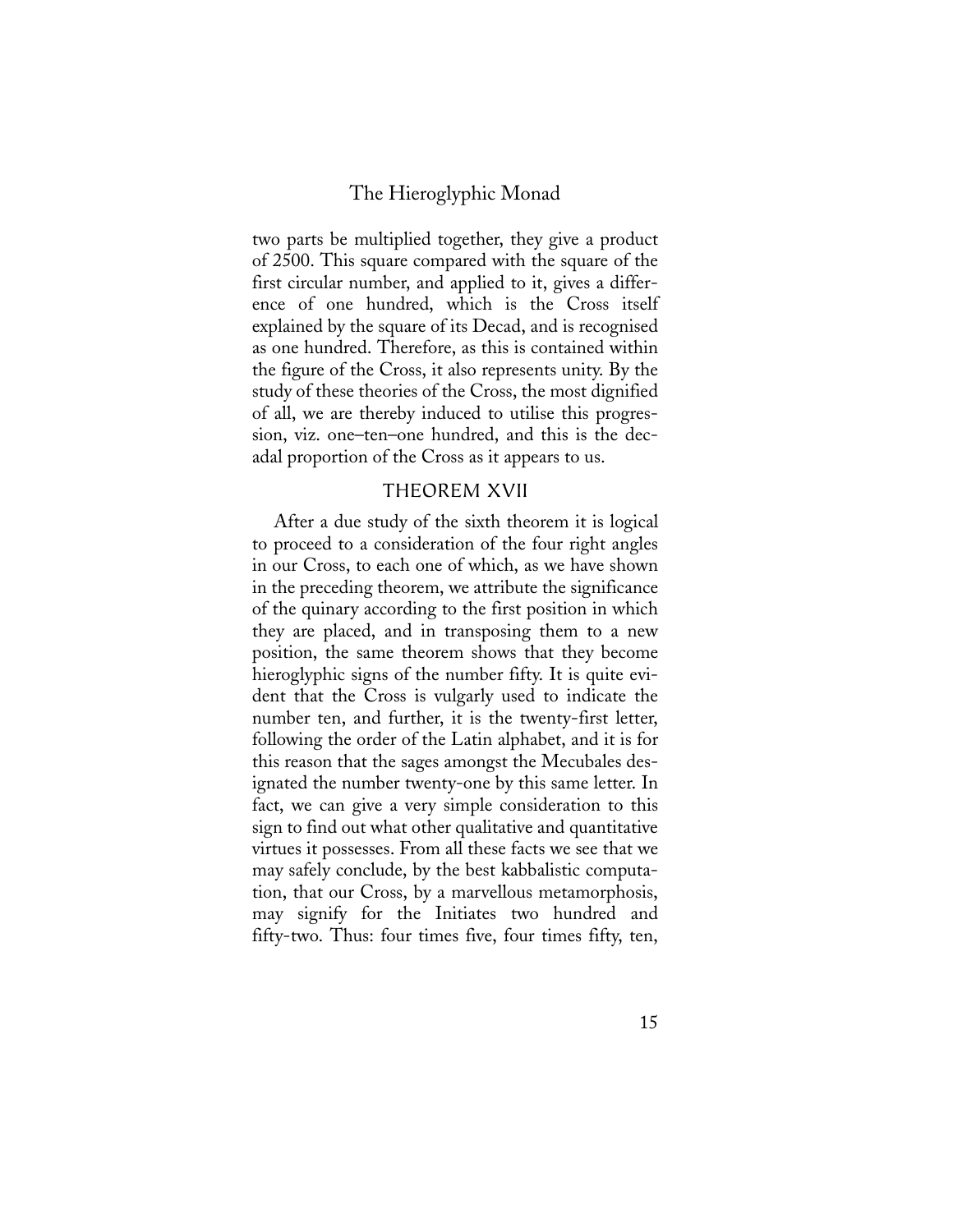twenty-one and one, which added together make two hundred and fifty-two. We can extract this number by two other methods as we have already shown: we recommend to the Kabbalists who have not yet made experiments to produce it, not only to study it in its conciseness, but also to form a judgment worthy of philosophers in regard to the various permutations and ingenious productions which arise from the magistery of this number. And I will not hide from you a further memorable mystagogy: consider that our Cross, containing so many ideas, conceals two further letters if we examine carefully their numerical virtues after a certain manner, so that, by a parallel method following their verbal force with this same Cross, we recognise with supreme admiration that it is from here that LIGHT is derived (LUX), the final word of the magistery, by the union and conjunction of the Ternary within the unity of the Word.

#### THEOREM XVIII

From our Theorems XII and XIII it may be inferred that celestial astronomy is the source and guide of the inferior astronomy. Before we raise our eyes to heaven, kabbalistically illuminated by the contemplation of these mysteries, we should perceive very exactly the construction of our Monad as it is shown to us not only in the LIGHT but also in life and nature, for it discloses explicitly, by its inner movement, the most secret mysteries of this physical analysis. We have contemplated the heavenly and divine functions of this celestial Messenger, and we now apply this co-ordination to the figure of the egg. It is well known that all astrologers teach that the form of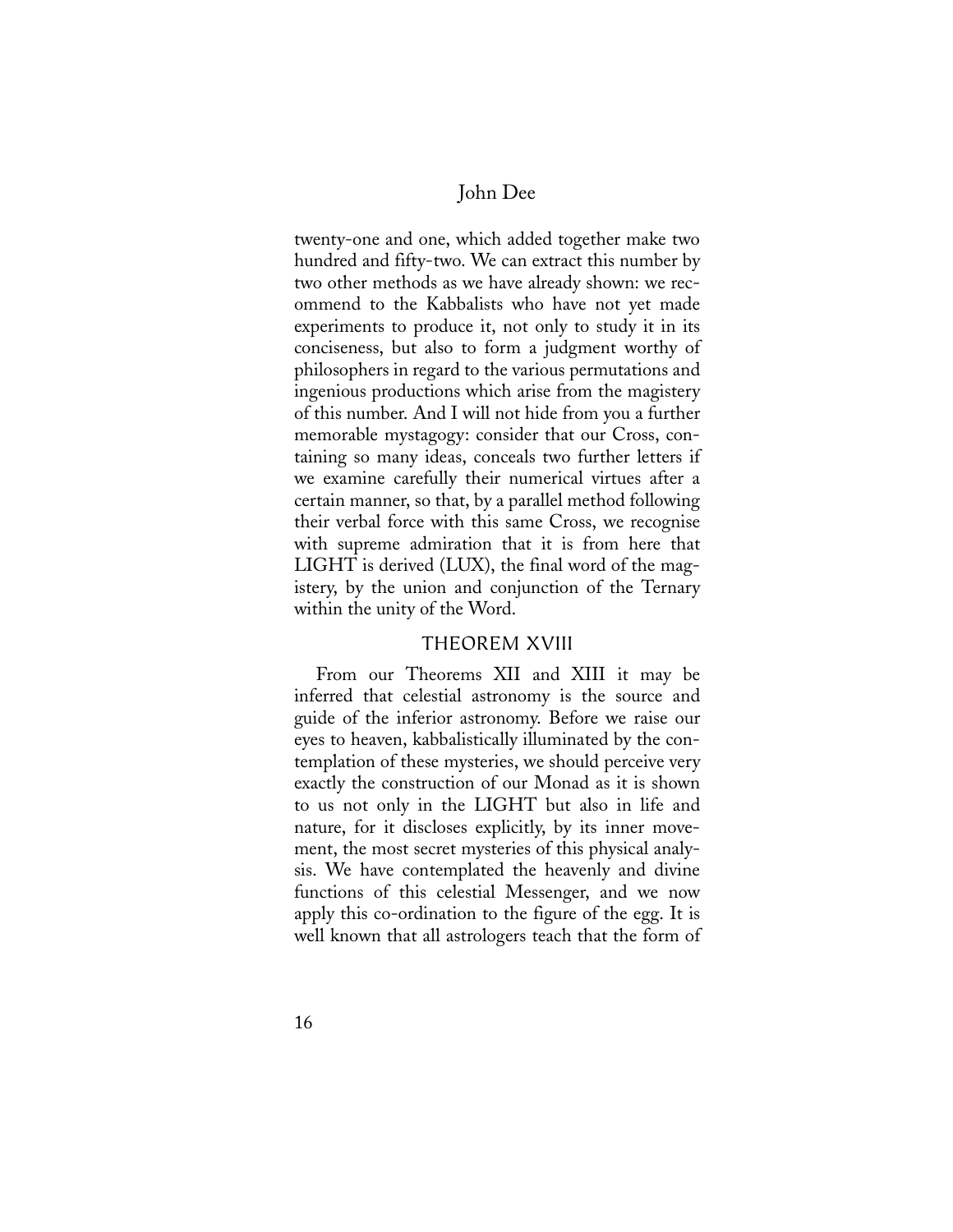

the orbit traversed by a planet is circular, and because the wise should understand by a hint, it is thus that we interpret it in the hieroglyph, shown, which conforms in every detail with all that has gone before. Here you will note that the miserable alchemists must learn to recognise their numerous errors and to understand what is the water of the white of egg, what is the oil of the yoke of egg, and what we mean by calcined egg-shells. These inexpert impostors must learn in their despair to understand what are meant by these and many other similar expressions. Here we have shown almost all the proportions which correspond to Nature herself. This is the same Eagle's Egg which the scarab formerly broke because of the injury which the cruelty and violence of this bird caused to timid and primitive man, for this bird pursued some of them who were running to the cavern where the scarab dwelt, to implore his aid. The scarab wondered in what manner he alone could revenge such insolence,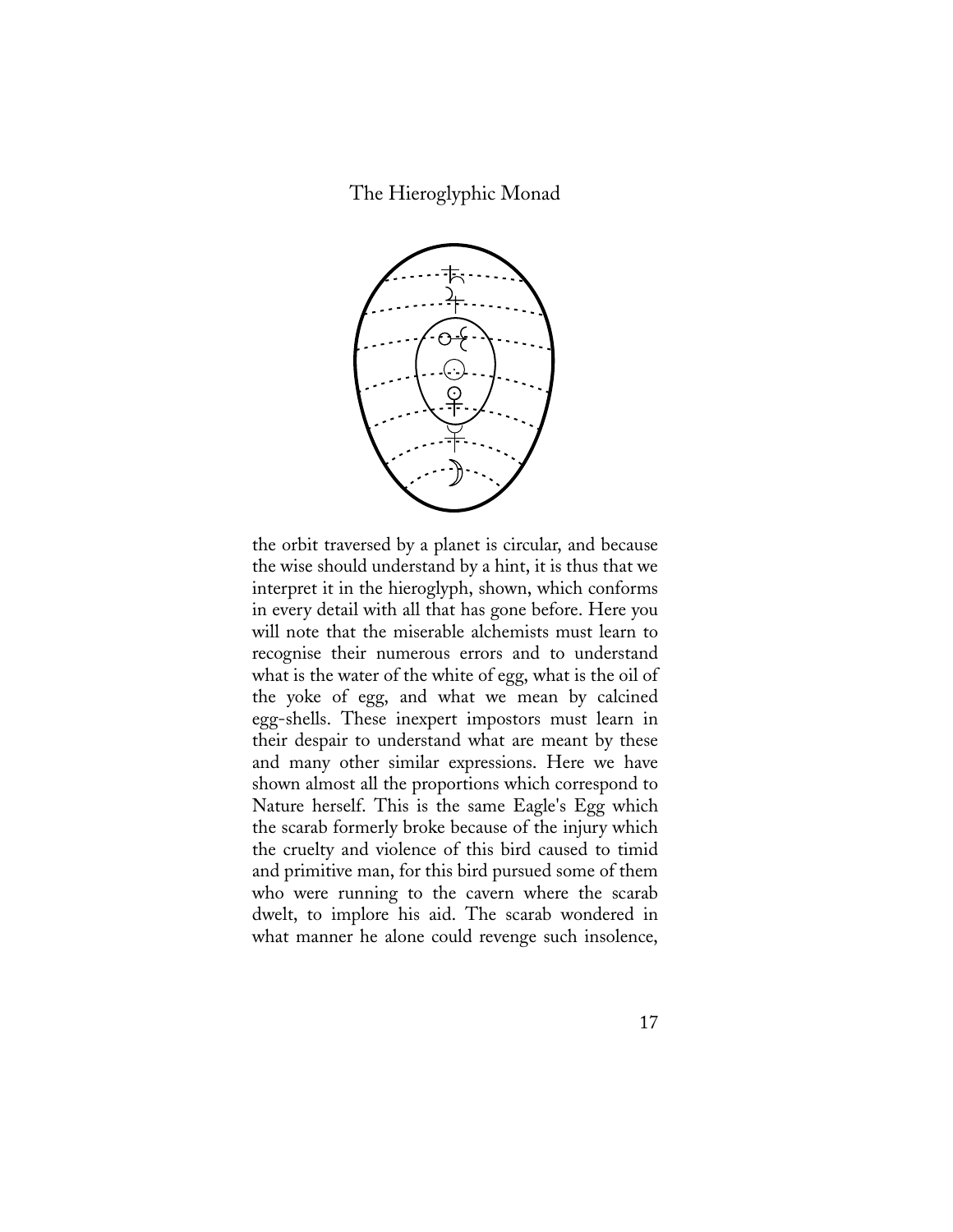

and, being of an ardent character, prepared to accomplish his purpose by constancy and determination, for he was short of neither power nor intelligence. The scarab pursued the eagle resolutely and made use of this very subtle trick: he let fall his ordure in the bosom of Jupiter where the egg was deposited, with the result that the God in getting rid of it threw the egg to the ground, where it was broken. The scarab by this method would have completely exterminated the whole family of eagles from the Earth had not Jupiter, in order to avoid such a calamity, resolved that, during that part of the year when the eagles watch over their eggs, no scarab should come flying near them. There-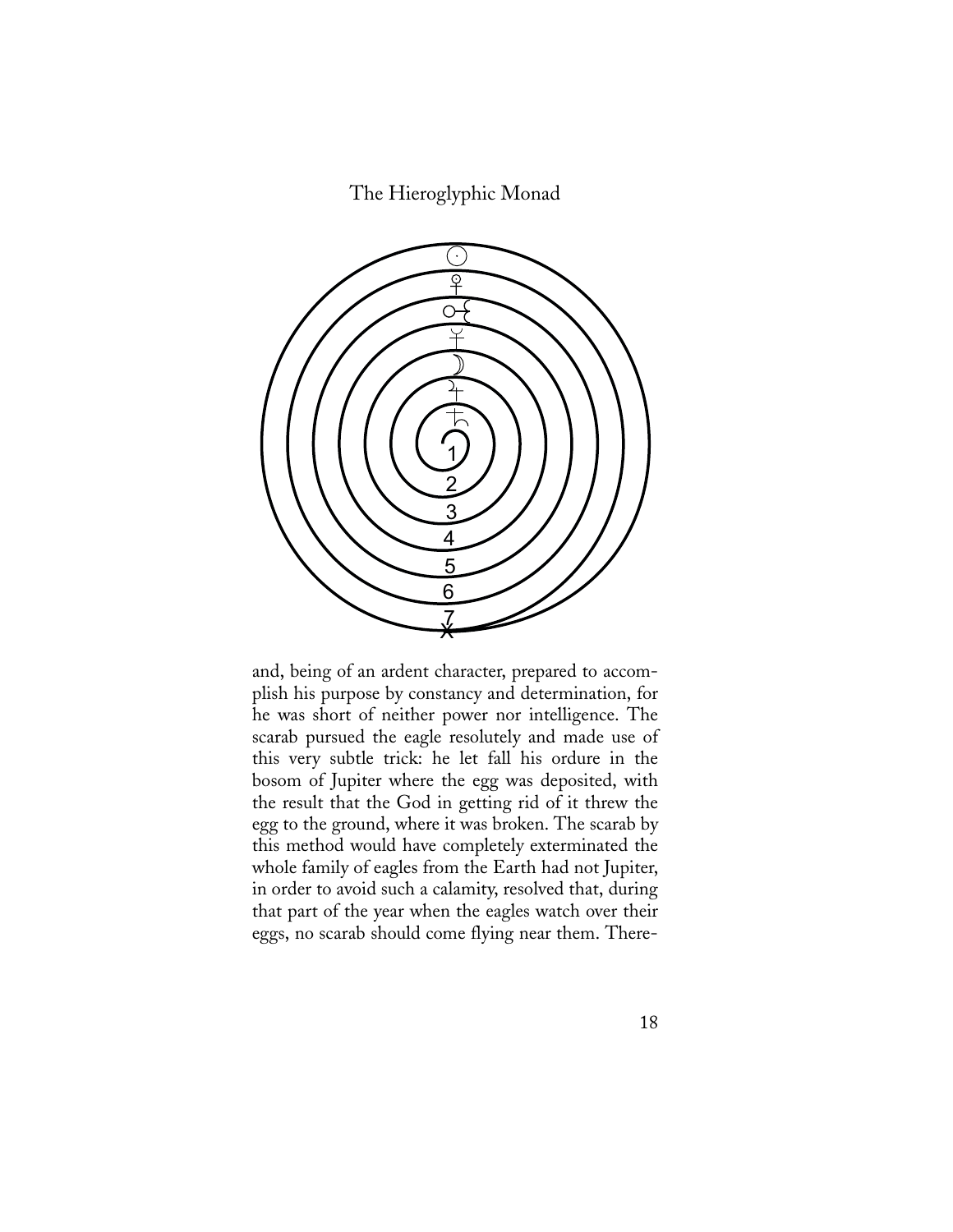fore, I counsel those who are ill-treated by the cruelty of this bird, that they learn the very useful art from these solar insects (Heliocantharis) who live concealed and hidden for very long periods of time. By these indications and signs, for which they should be very thankful, they themselves will be able to take vengeance on their enemy. And I affirm (O King!) that it is not Aesop but Oedipus who prompts me, for he presented these things to worthy souls, and ventured for the first time to speak of these supreme mysteries of Nature. I know perfectly well that there have been certain men who, by the art of the scarab, have dissolved the eagle's egg and its shell with pure albumen and have formed thereby a mixture of all; afterwards they have reduced this mixture to a yellow liquid, by a notable process, viz. by a ceaseless circulation just as the scarabs roll their balls of earth. By this means the great metamorphosis of the egg was accomplished; the albumen was absorbed during a great many revolutions round the heliocentric orbits, and was enveloped in this same yellow liquid. The hieroglyphic figure shown here, of this art, will not displease those who are familiar with Nature.

We read that during the early centuries, this art was much celebrated amongst the most serious and ancient Philosophers, as being certain and useful. Anaxagoras performed the magistery and extracted therefrom an excellent medicine, as you may read in his book.

He who devotes himself sincerely to these mysteries will see clearly that nothing is able to exist without the virtue of our hieroglyphic Monad.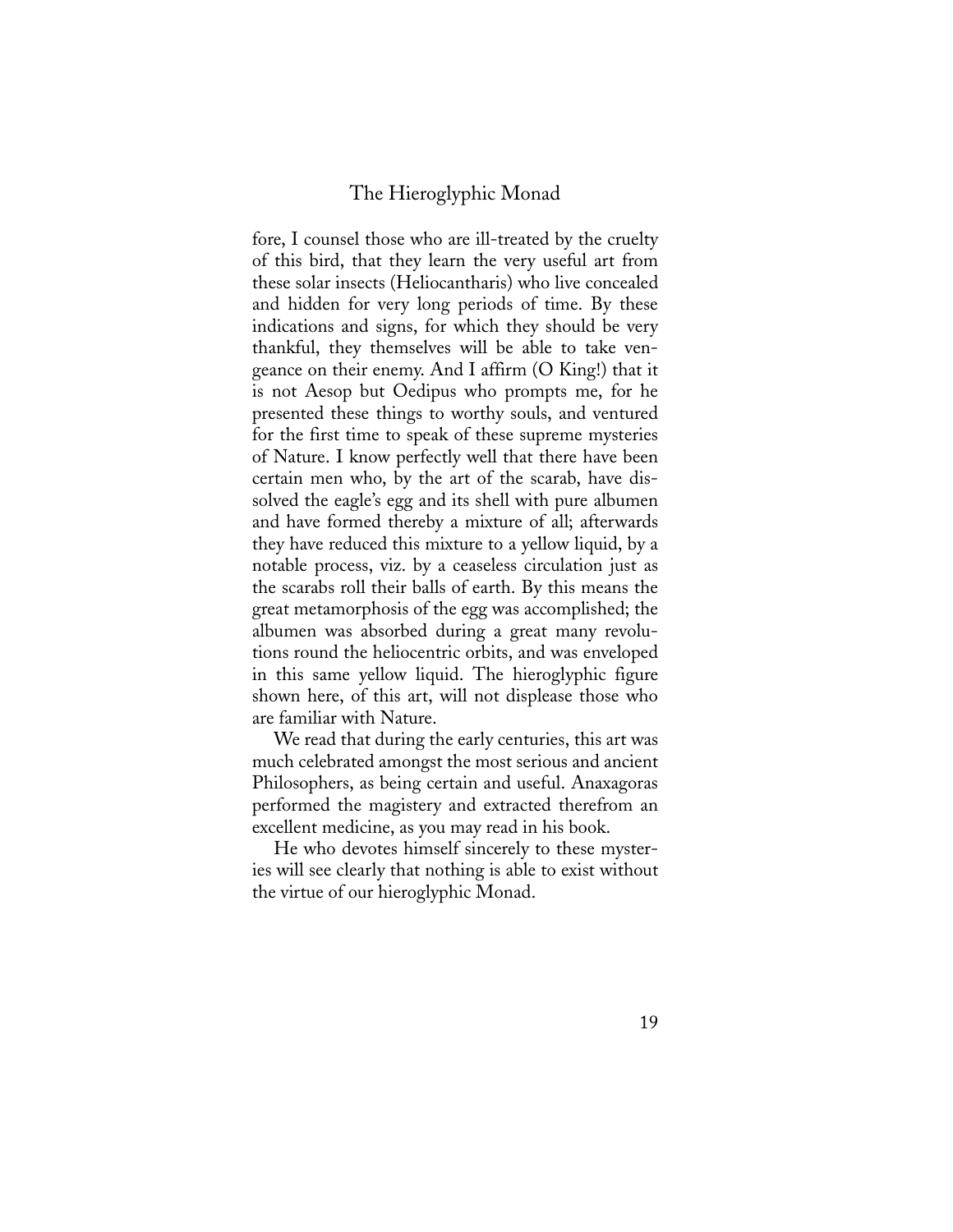#### THEOREM XIX

The Sun and the Moon shed their corporeal forces upon the bodies of the inferior Elements, much more so than all the other planets. It is this fact which shows, in effect, that in the pyrognomic analysis all metals lose the aqueous humour of the Moon as well as the igneous liquor of the Sun, by which all corporeal, terrestrial, and mortal things are sustained.

#### THEOREM XX

We have shown sufficiently that for very good reasons the Elements are represented in our Hieroglyph by the straight lines, therefore we give a very exact speculation concerning the point which we place in the centre of our Cross. This point cannot by any means be abstracted from our Ternary. Should anyone who is ignorant of this divine learning, say that in this position of our Binary the point can be absent, we reply, he may suppose it to be absent, but that which remains without it will certainly not be our Binary; for the Quaternary is immediately manifested, because by removing the point we discontinue the unity of the lines. Now, our adversary may suppose that by this argument we have reconstructed our Binary; that in fact our Binary and our Quaternary are one and the same thing, according to this consideration, which is manifestly impossible. The point must of necessity be present, because with the Binary it constitutes our Ternary, and there is nothing that can be substituted in its place. Meanwhile he cannot divide the hypostatic property of our Binary without nullifying an integral part of it. Thus it is demonstrated that it must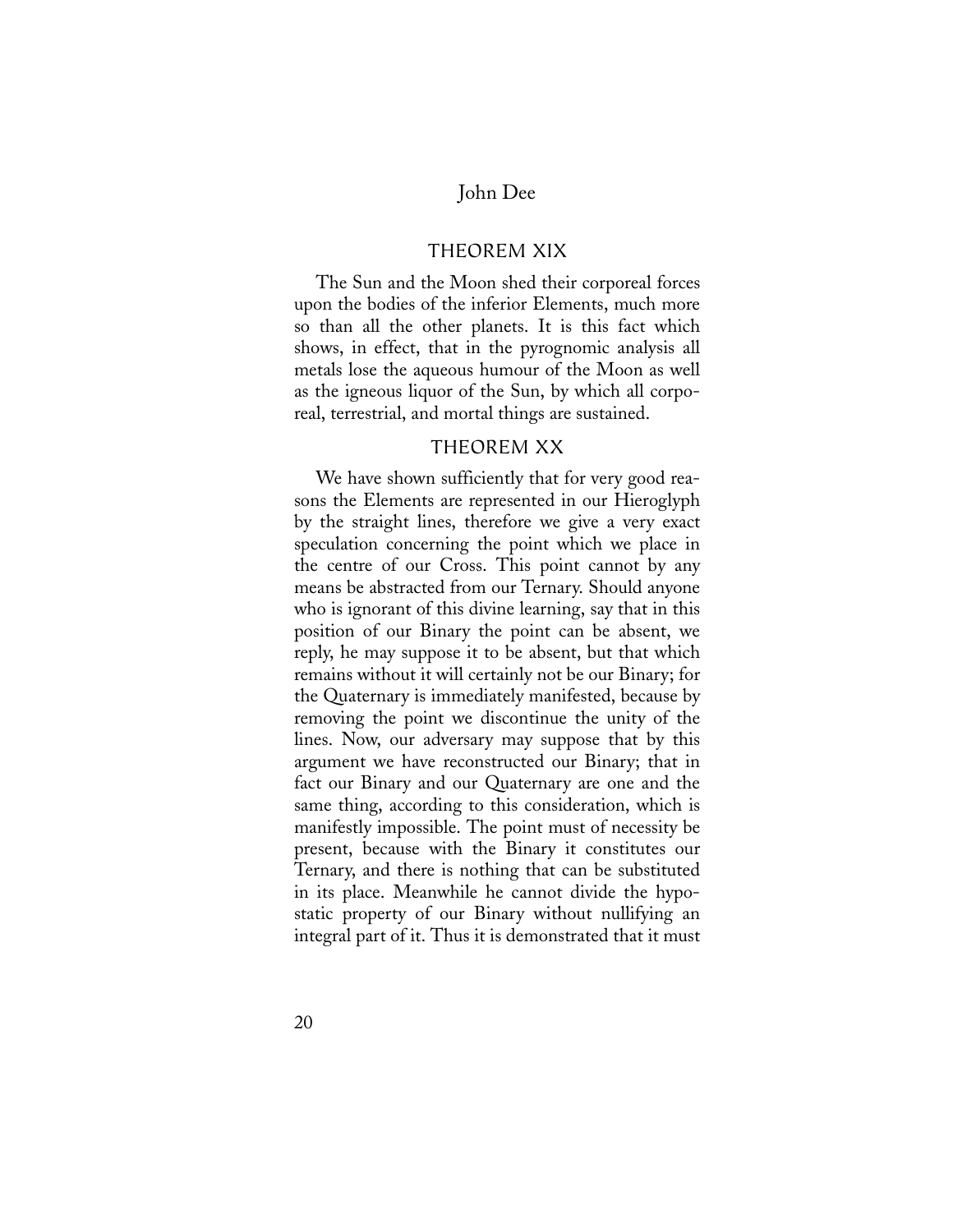not be divided. All the parts of a line are lines. This is a point, and this confirms our hypothesis. Therefore, the point does not form part of our Binary and yet it forms part of the integral form of the Binary. It follows that we must take notice of all that is hidden within this hypostatic form and understand that there is nothing superfluous in the linear dimension of our Binary. But because we see that these dimensions are common to both lines, they are considered to receive a certain secret image from this Binary. By this we demonstrate here that the Quaternary is concealed within the Ternary. O God, pardon me if I have sinned against Thy Majesty in revealing such a great mystery in my writings which all may read, but I believe that only those who are truly worthy will understand.

We therefore continue to expound the Quaternary of our Cross as we have indicated. Seek diligently to discover whether the point may be removed from the position in which we first find it. The mathematicians teach that it may be displaced quite simply. At the moment when it is separated the Quaternary remains, and it becomes much more clear and distinct to the eyes of all.

This is not a part of its substantial proportions, but only the confused and superfluous point which is rejected and removed.

O Omnipotent Divine Majesty, how we Mortals are constrained to confess what great Wisdom and what ineffable mysteries reside in the Law which Thou hast made! Through all these points and these letters the most sublime secrets, and terrestrial arcane mysteries, as well as the multiple revelations of this unique point, now placed in the Light and examined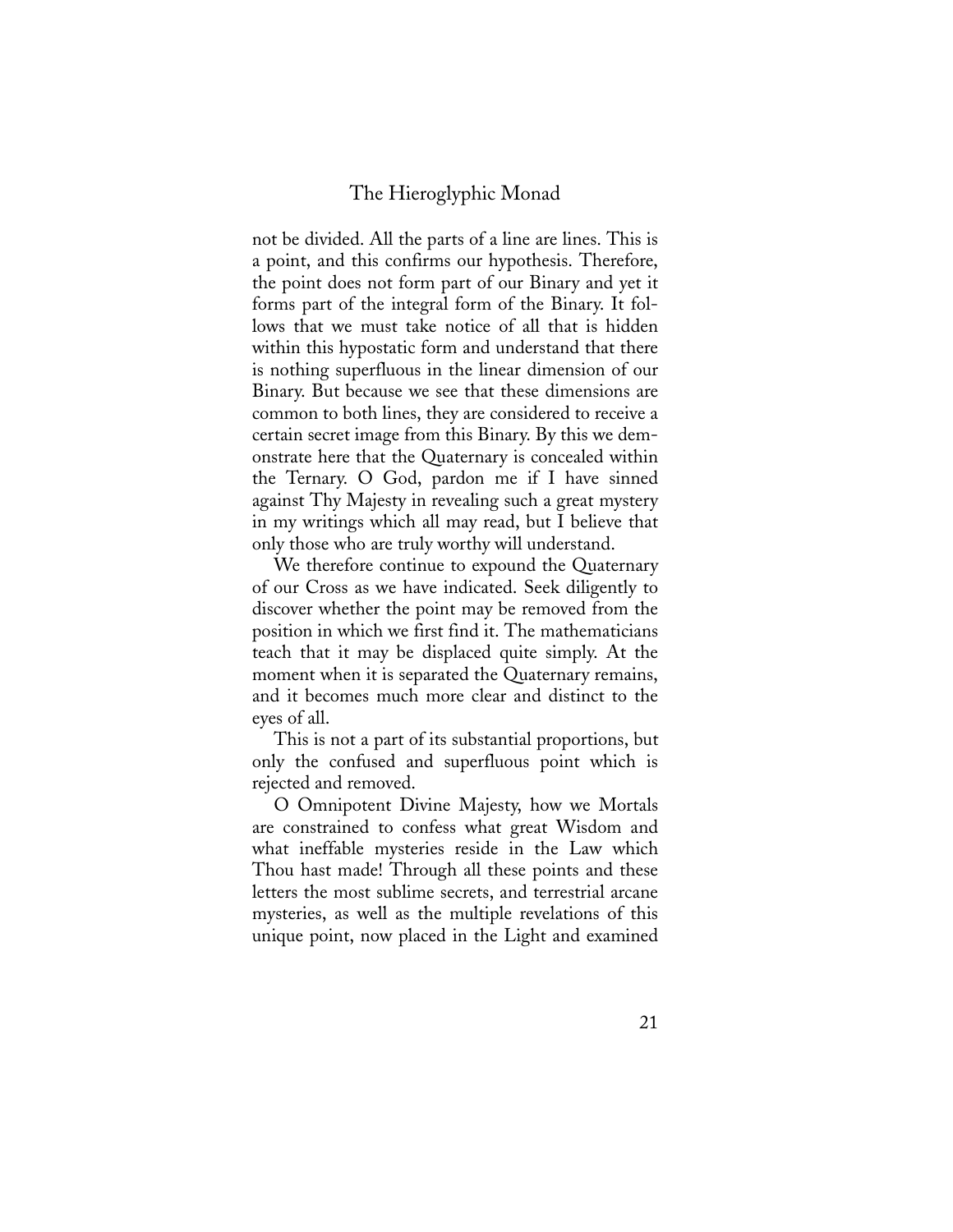by me, can be faithfully demonstrated and explained. This point is not superfluous within the Divine Trinity, yet when considered, on the other hand, within the Kingdom of the four Elements it is black, therefore corruptible and watery. O thrice and four times happy, the man who attains this (almost copulative) point in the Ternary, and rejects and removes that sombre and superfluous part of the Quaternary, the source of vague shadows. Thus after some effort we obtain the white vestments brilliant as the snow.

Oh, Maximilian, May God, through this mystagogy, make you or some other scion of the House of Austria the most powerful of all when the time comes for me to remain tranquil in Christ, in order that the honour of His redoubtable name may be restored within the abominable and intolerable shadows hovering above the Earth. And now for fear that I myself should say too much I shall immediately return to the burden of my task, and because I have already terminated my discourse for those whose gaze is centred within the heart, it is now necessary to translate my words for those whose heart is centred within their eyes. Here, therefore, we can represent in some measure in the figure of the Cross that which we have already said. Two equal lines are equally and inequally crossed through the point of necessity which you see in A. The four straight lines, as in B, produce a sort of vacuum where they are withdrawn from the central point, which was their common condition, in which state they were not prejudical, the one to the other. This is the path by which our Monad, progressing through the Binary and the Ternary into the purified Quaternary, is reconstituted within itself, united in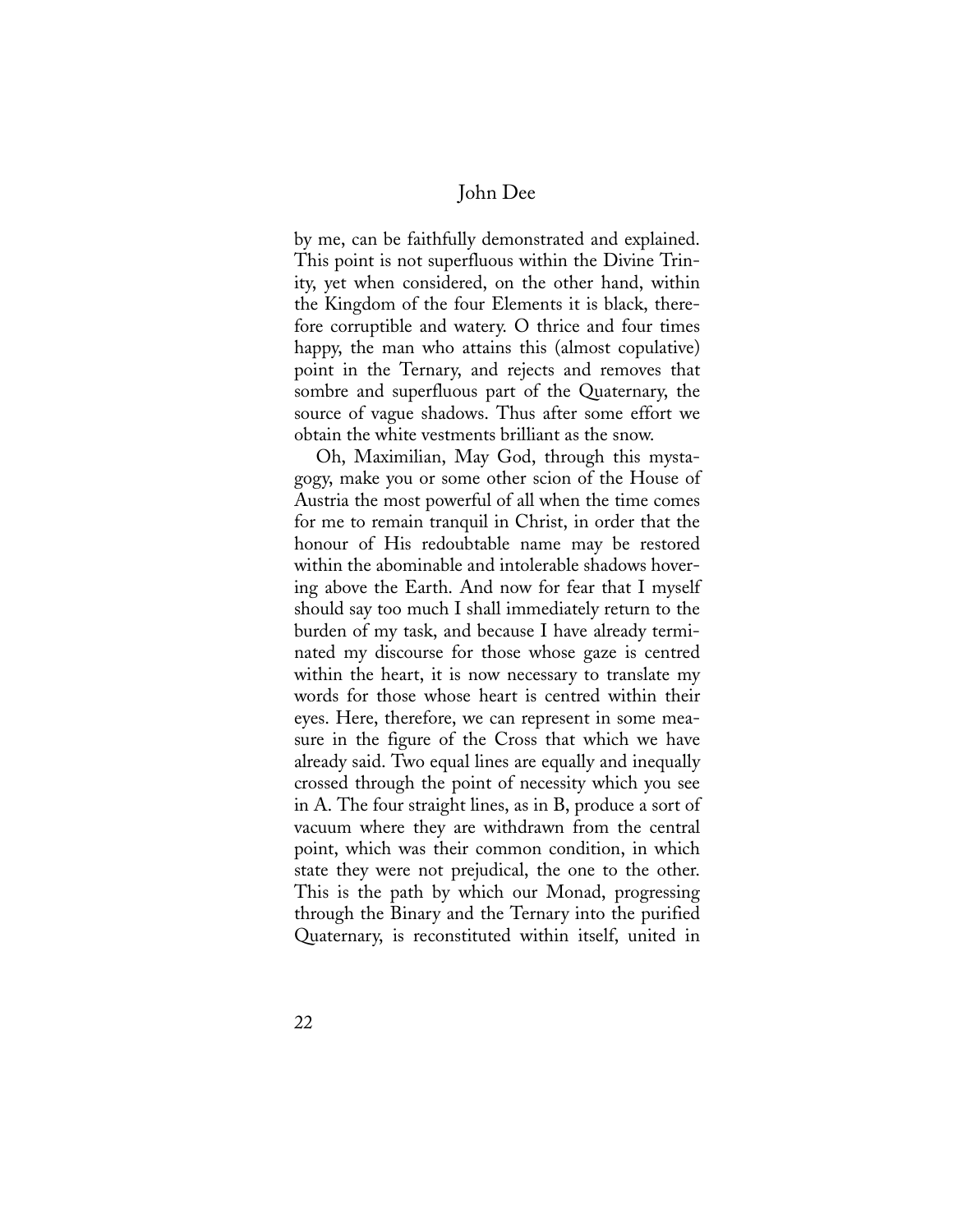

equal proportions, and which now shows that the whole is equal to its combined parts, for during the time that this takes place our Monad will not admit of other units or numbers, because it is self-sufficient, and exactly so, within itself; absolute in all numbers in the amplitude of which it is diffused, not only magically but also by a somewhat vulgar process employed by the artist, which produces great results in dignity and power within this selfsame Monad, which is resolved into its own first matter; whilst that which is foreign to its nature and to its natural hereditary proportions is segregated with the greatest care and diligence and rejected for ever amongst the impurities.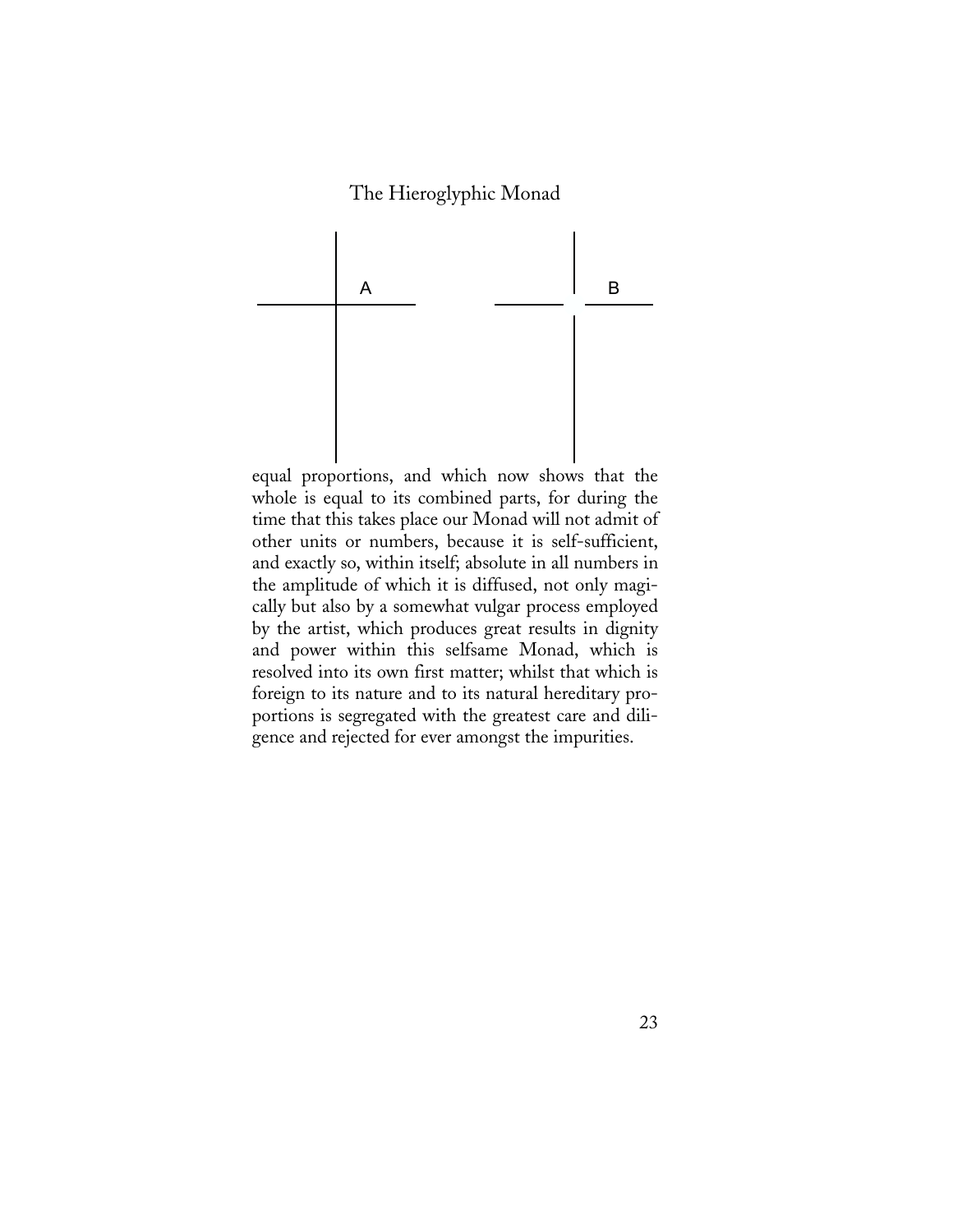#### THEOREM XXI

If that which is hidden within the profundities of our Monad be brought to light, or, on the contrary, if those primary parts which are exterior in our Monad are enclosed in the centre, you will see the extent to which the philosophical transformation can be produced. We will now expound to you another local commutation of our mystical Monad, using those parts from the hieroglyphic characters of the superior planets which are immediately

offered to us. Each one of the other planets for this purpose is in turn elevated to a position which was frequently assigned to them by Plato, therefore, if they are conveniently taken in this position and at this point in Aries, Saturn and Jupiter are in conjunction. By descending, the Cross represents Venus and Mercury, followed by the Sun himself with the Moon at the bottom. This will be refuted in other circles; meantime, as we have no wish to hide the philosophical treasure of our Monad, we have taken a resolution to give a reason by which the position of the Monad is by this manner displaced. Yet see! listen to these other great secrets which I know and will disclose to assist you as touching this position, which I can explain in few words. We distribute our Monad, now looked at from a different aspect, and analysed in a different manner, as is seen at B, D, C. In this new Ternary the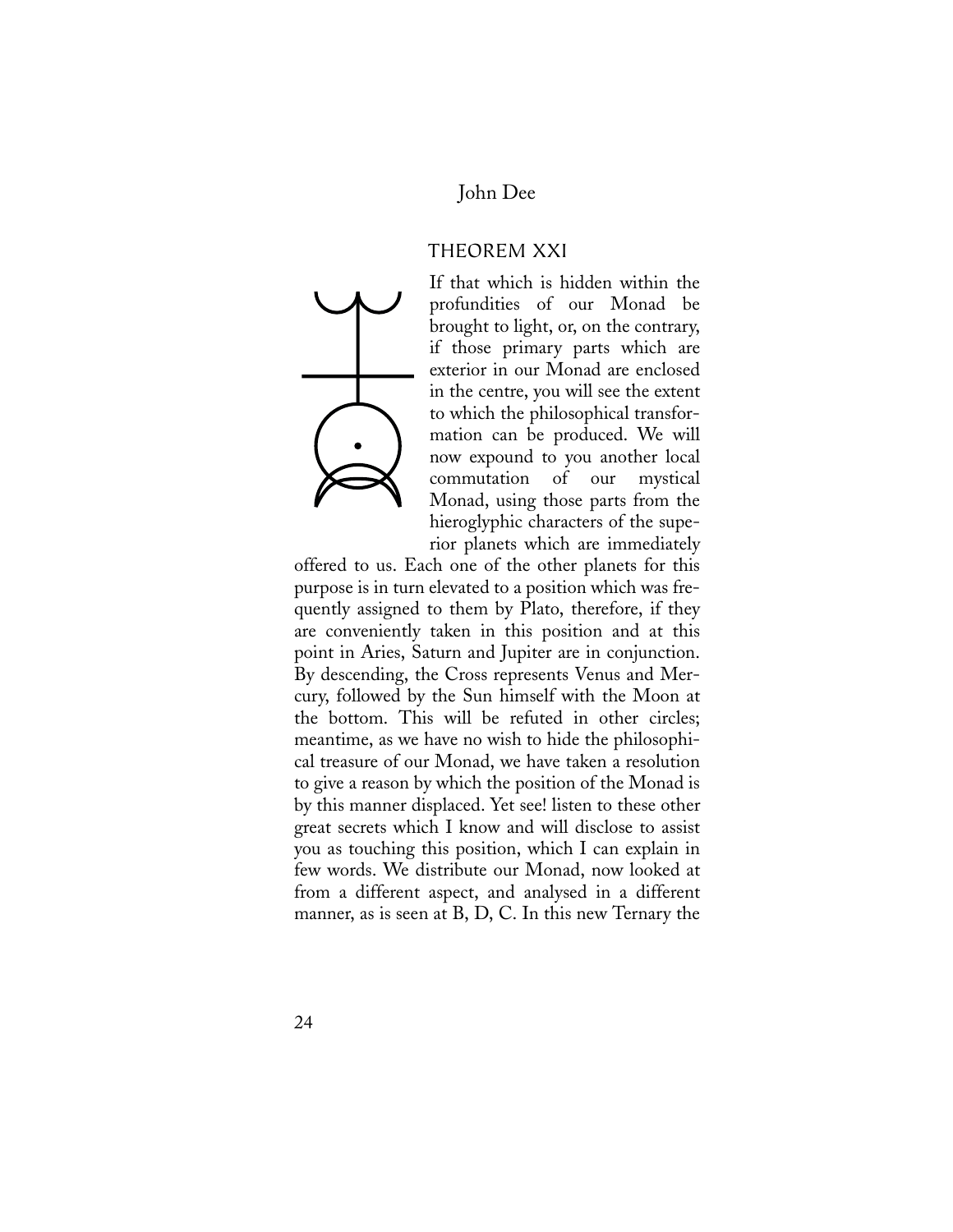figures C and D are known to all men, but the figure designated B is not easy of comprehension.



It is necessary to give careful consideration to the known forms D and C, which show that the essences are separated and distinct from the figure B: also we see that the Horns of the figure C are turned downwards towards the Earth. That part of D which illumines C is also towards the Earth, that is to say, downwards, in the centre of which the solitary visible point alone is truly the Earth: finally these two figures D and C turned towards the lower end give a hieroglyphic indication of the Earth. Therefore, the Earth is made to represent, hieroglyphically, stability and fixation. I leave you to judge from this what is meant by C and D: from which you may take notice of a great secret. All the qualities which we have in the first place ascribed to the Sun and the Moon can here be given a perfect and very necessary interpretation, these two stars up to now having been placed in the superior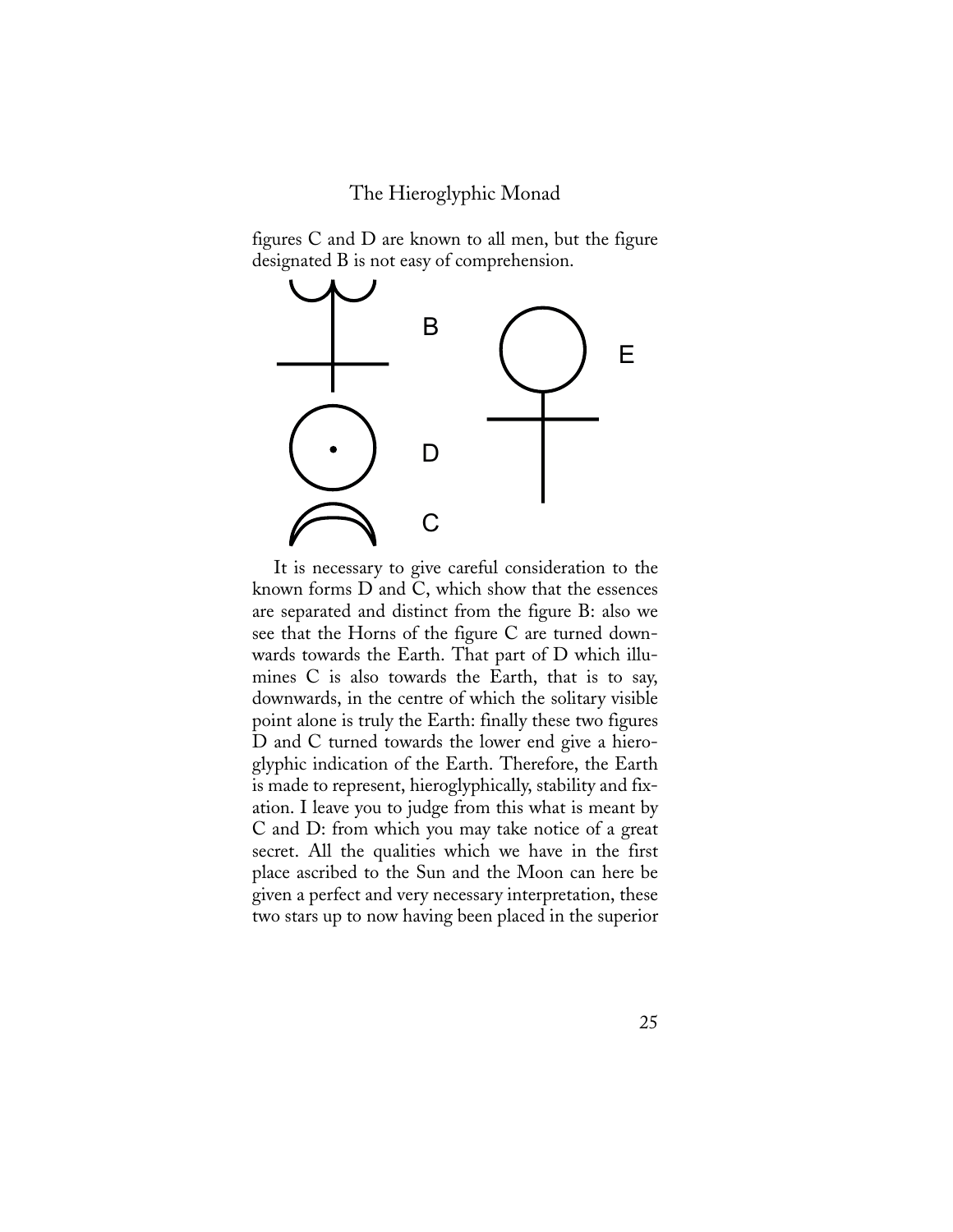position with the horns of the Moon raised on high; but we have already spoken of this.

We will now examine, according to the fundamentals of our hieroglyphic Art, the nature of this third figure B. First, we carry to the Crown the double crescent of the Moon which is our Aries, turned round in a mystical manner. Then follows the hieroglyphic sign of the Elements, which is attached to it. As to why we use the double Moon, it may be explained that it is according to the matter, which requires a double quantity of the Moon. We speak of those grades of which in their experiments the Philosophers could find no more than four, amongst all created substances, that is to say, to be, to live, to feel and to comprehend *(esse, vivere, sentire et entelligere).* In saying that the first two of these Elements are found here, we say that they are called *argent vive (luna existens, viva),* all life being subject to movement, there being six principles of movement. The Cross which is attached implies that in this artifice the Elemedts are requisite. We have told you many times that in our theory the hieroglyph of the Moon is like a semicircle, and on the contrary the complete circle signifies the Sun, whereas here we have two semicircles separated, but touching at a common point; if these are combined, as they can be by a certain art, the product can represent the circular plenitude of the Sun. From all those things which we have considered, the result is that we can summarise, and in hieroglyphic form, offer the following:

*Argent vive,* which must be developed by the magistery of the Elements, possesses the power of the solar force through the unification of its two semicircles combined by a secret art.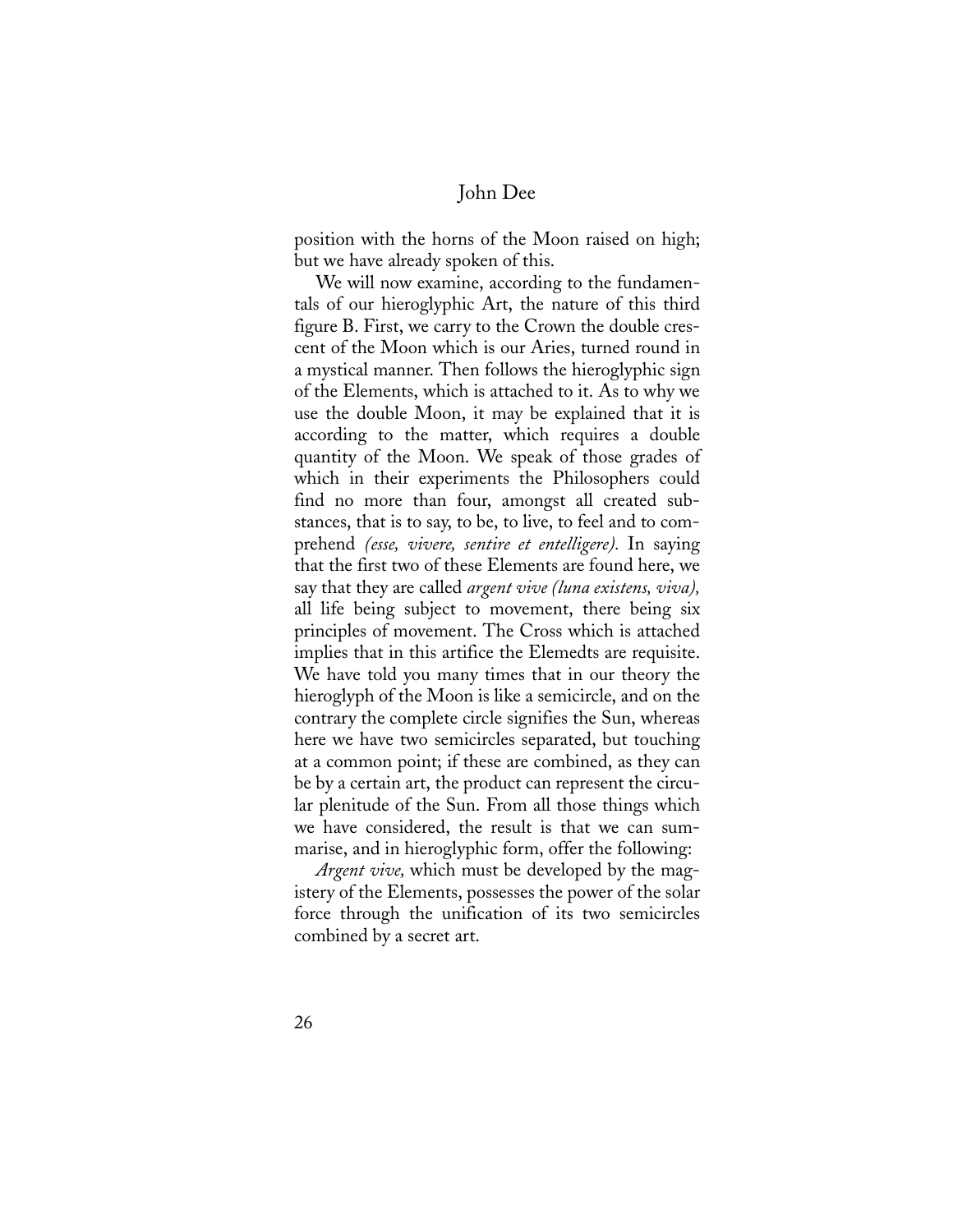The circle, of which we have spoken and which we designate in the figure by the letter E, is thus accomplished and formed. You will recollect, we have said that the solar degree is not delivered to us ready to our hand by Nature, but that it is artificial and not produced by Nature, it being available to us in its first aspect in accordance with its proper nature (as in B) in two parts separated and dissolved, and not solidly united in the solar body. In fact, the semi-diameter of these half-circles is not equal to the semi-diameter of D and C, but much smaller. Everyone can see this from the manner in which we have drawn them in the diagram, from which it is clear that this same B has not as great an amplitude as D and C. The proportions in the figure confirm this, being by this means transformed into a circle from B into E. Therefore, there appears before our eyes the sign of Venus alone. We have already demonstrated by these hieroglyphical syllogisms that from B we cannot obtain the true D, and that the true C is not and cannot be completely within the nature of B; therefore, this of itself is not able to become the true "Argent Vive." You may already doubt the subject of this life and of this movement, whether it is possible, in fact, to possess it naturally or not. However, as we have already explained to the wise, all those things which are said about B, in a similar manner will be at least analogical, and all that which we have briefly taught concerning C and D can be very well applied, by analogy, to this same B accompanied by its Elements.

Indeed, that which we have attached to the nature of Aries, should exactly fit the case, because it carries this figure B, although reversed, at its summit, and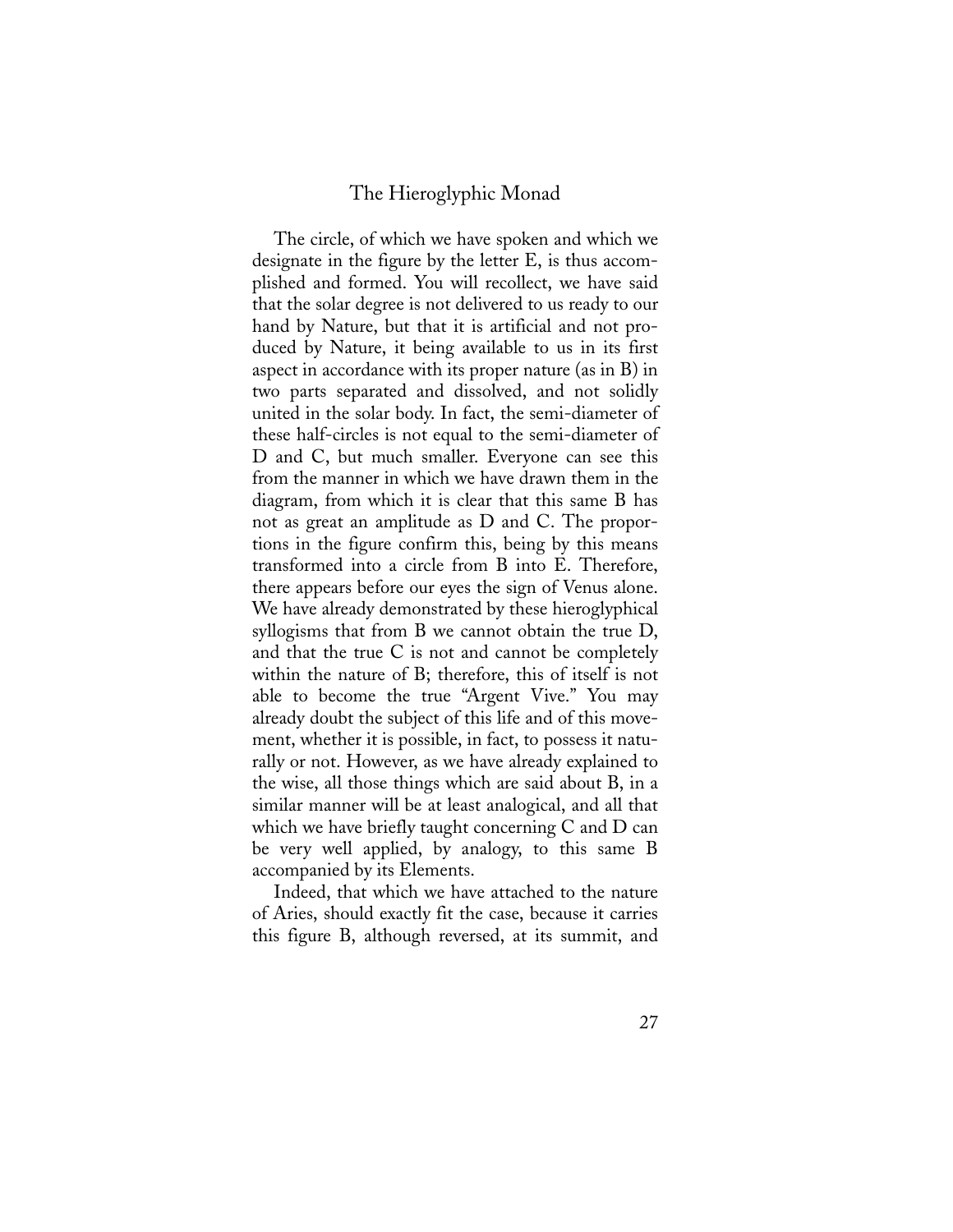that which is attached to the figure B, is the mystical figure of the Elements. Therefore, we see by this anatomy that from the body of our Monad alone, separated in this manner by our Art, this new Ternary is formed.

This we cannot doubt, for the reason that the members which composed it reassemble and form amongst themselves of their own free will a monadic union and sympathy which is absolute. By this means we discover amongst these members a force which is both magnetic and active.

Finally I think it well to note here, by way of recreation, that this same B shows very clearly the same proportions in the malformed and rustic letter in that it carries visible points towards the top and at the front and that these letters are three in number, otherwise they number six, summarising three times three: they are crude and malformed, unstable and inconstant, made in such a manner as to appear formed of a series of half-circles. But the method of making these letters more stable and firm is in the hands of the literary experts. I have here placed before your eyes an infinitude of mysteries: I introduce a game but to interrupt a theory. Meanwhile I do not understand the efforts of certain people who rise up against me. Our Monad being reconstituted in its first mystical position and each one of its parts being ordered by Art, I advise and exhort them to search with zeal for that fire of Aries in the first triplicity, which is our equinoctial fire and which is the cause whereby our Sun may be elevated above his vulgar quality. Many other excellent things should also be studied in happy and wise meditations.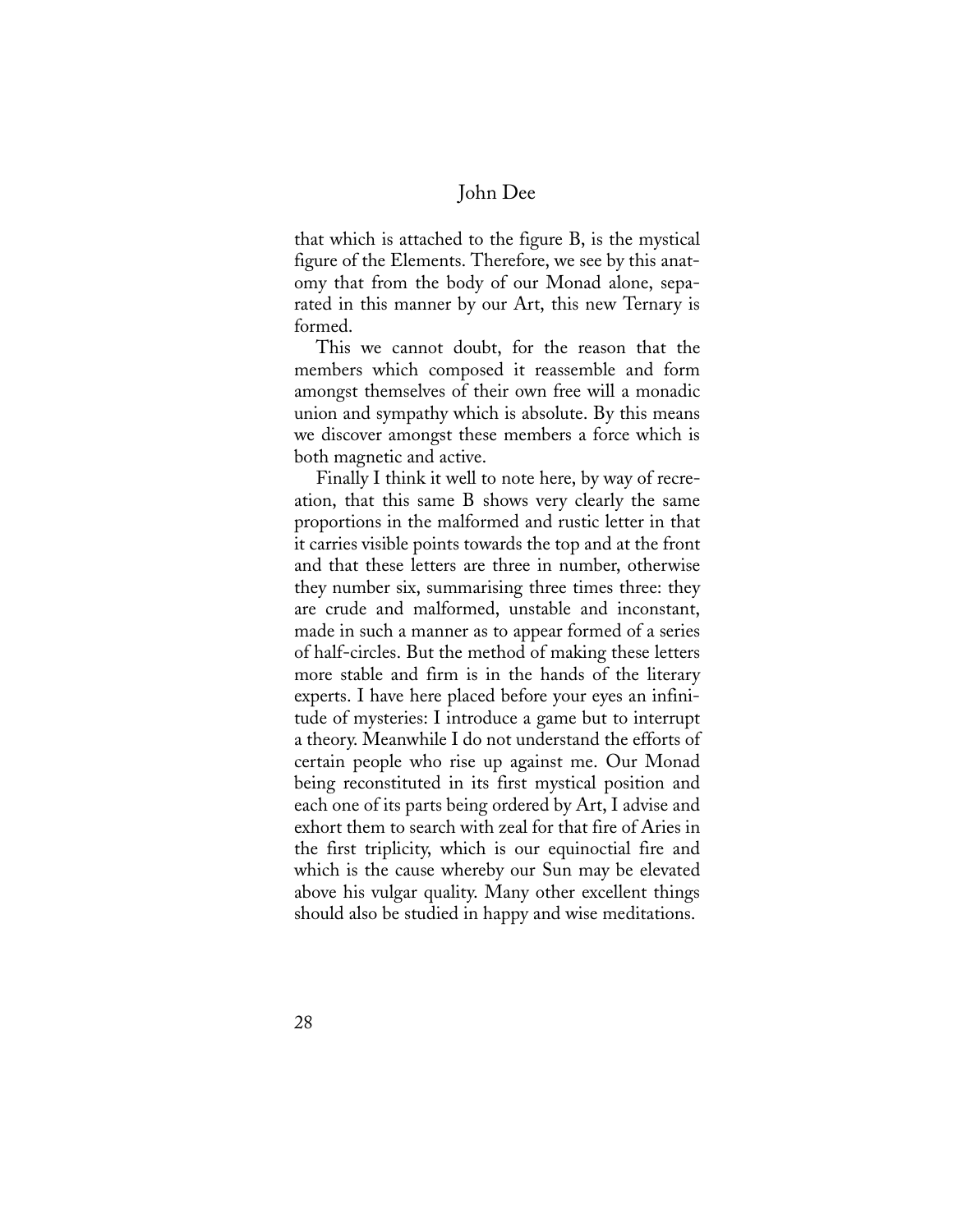We now pass on to another subject; we wish to point the way, not only in a friendly but also in a faithful manner, to those other secrets upon which we must insist, before we lapse into silence and which, as we have said, comprise a most remarkable infinitude of other mysteries.

#### THEOREM XXII

It will be readily understood that the mysteries of our Monad cannot be extracted unless one is drawn towards the pharmacy of this same Monad, and that these mysteries must not be revealed to any but the Initiates. I offer here for the contemplation of your Serene Highness, the vessels of the Sacred Art which are truly and completely kabbalistic. All those lines which unite the diverse parts of our Monad are most wisely separated; we give to each one of them a special letter, in order to distinguish them one from another as you will see in the diagram.

We inform you that in  $\alpha$  is found a certain artificial vessel, formed of A and B with the line M. The exterior diameter is common to both A and B, and this is not different, as we see, from this the first letter of the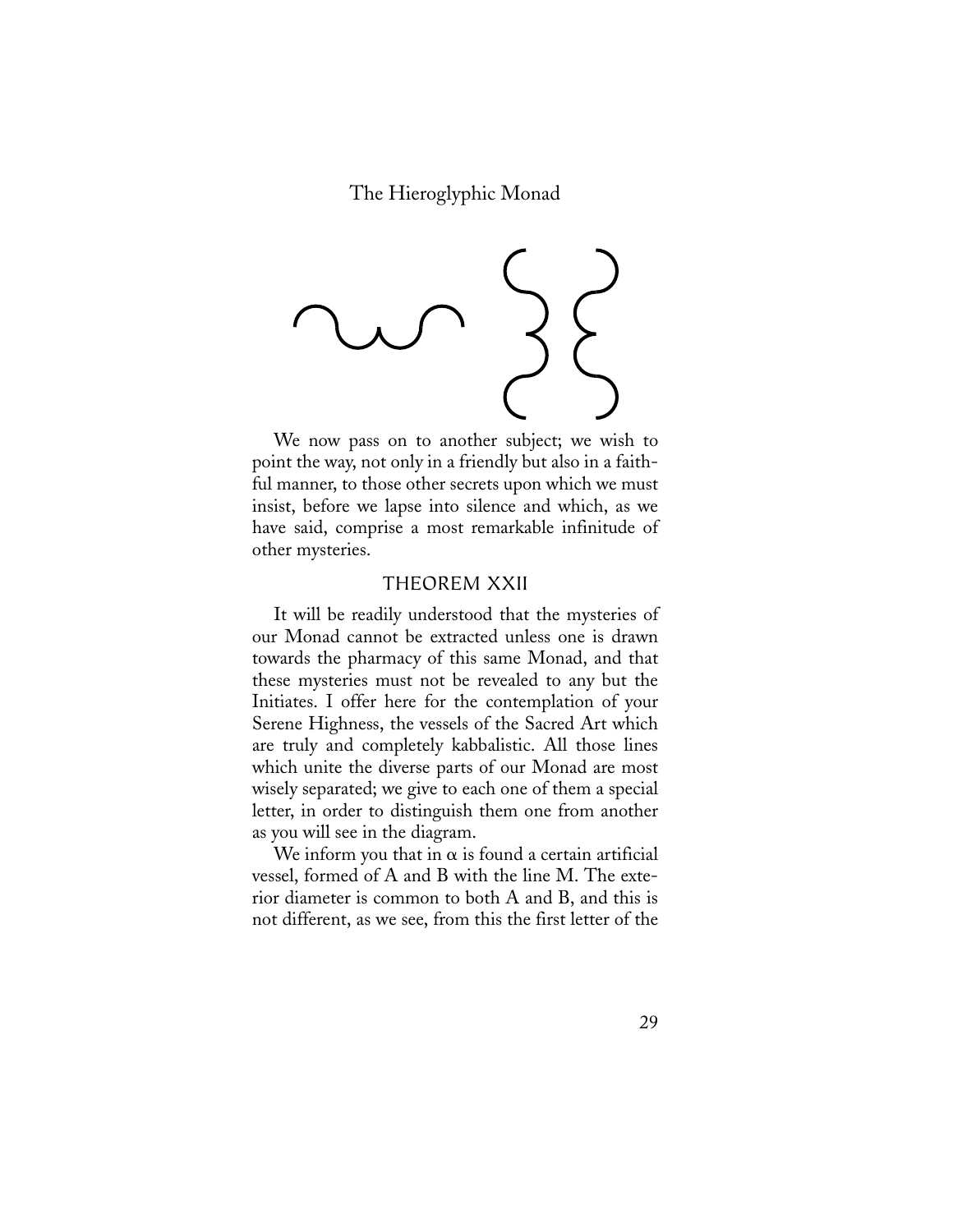John Dee



Greek alphabet, except by a single transposition of the parts.

We teach the true mystical sympathy first by the line, the circle, and the semicircle, and, as we have formerly said, this symmetry can only be formed of the circle and the semicircle, which are always joined for the same mystical purpose.

It follows that  $\lambda$  and  $\delta$  are in themselves the shapes of other vessels. That is to say,  $\lambda$  is made of glass and  $\delta$ of earth (earthenware or clay). In the second place,  $\lambda$ and  $\delta$  may remind us of the Pestle and Mortar, which must be made of suitable substance, in which artificial unperforated pearls, lamels of crystal and beryl,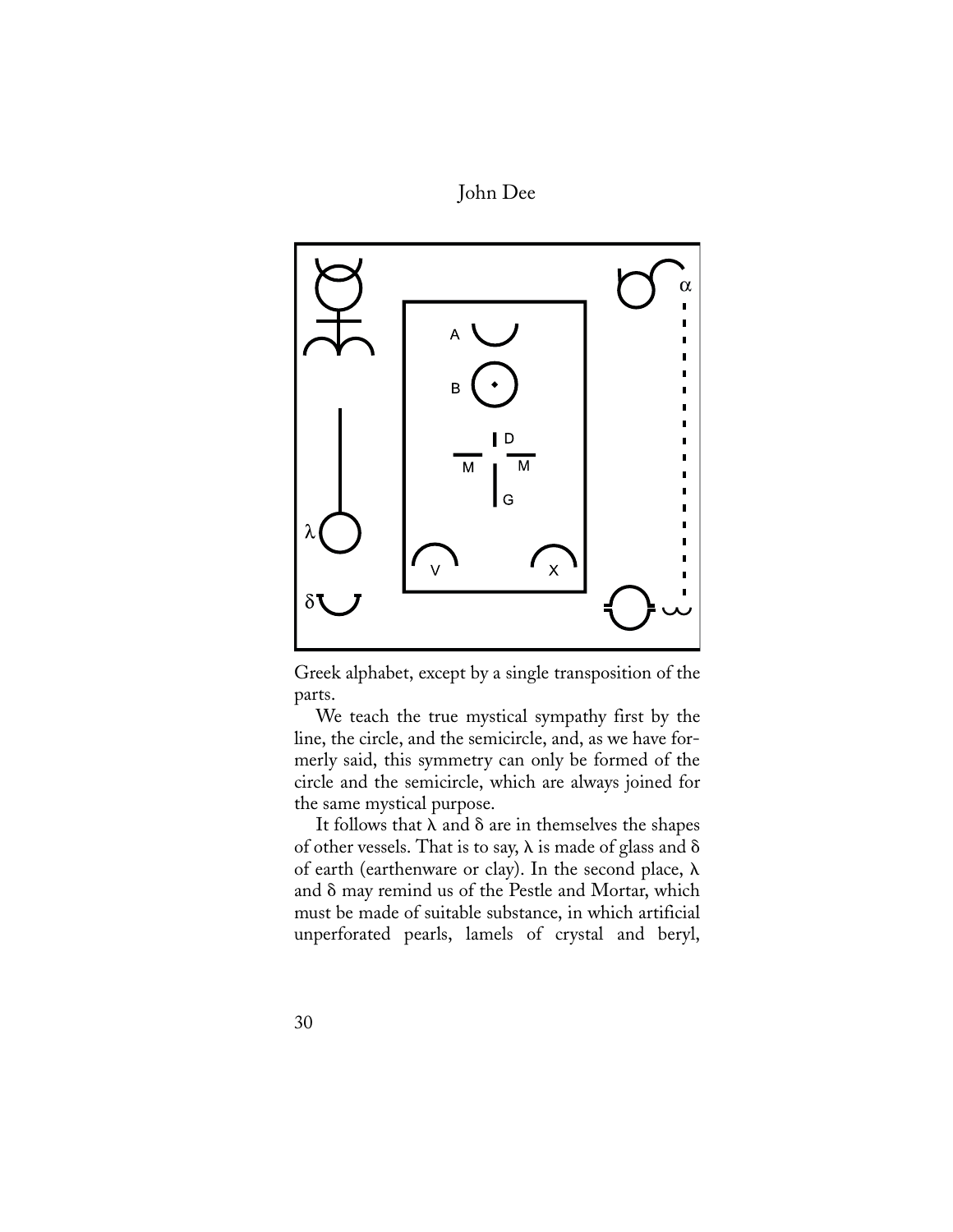chrysolite, precious rubies, carbuncles and other rare artificial stones may be ground to powder.

Lastly, that which is indicated by the letter  $\omega$  is a small vessel containing the mysteries, which is never far from this last letter of the Greek alphabet now restored to its primitive mystagogy, and which is made by a single transposition of its component parts, consisting of two half-circles of equal size. Concerning the vulgar objects and necessities which are required in addition to the vessels, and the materials out of which they should be fashioned, it would be useless that we should treat of it here. Meanwhile a must be considered as if searching for the occasion to perform its function by a very secret and rapid spiral circulation and an incorruptible salt by which the first principle of all things is preserved, or better, that the substance which floats within the vitriol after its dissolution, shows the apprentice a primordial but very transitory specimen of our work, and if he is attentive, a very subtle and most effective way to prepare the work will be revealed to him.

Within  $\lambda$ , the glass vessel, during the exercise of its particular function, all air must be excluded or it will be extremely prejudicial. The corollary of  $\omega$  is the agreeable man, ready, active, and well disposed at all times. Who, then, is not now able to procure the sweet and salutary fruits of this Science, which, I say, spring from the mystery of these two letters?

Some of those who would draw us away from our Garden of the Hesperides, and would make us view this a little closer as in a mirror, say that it is established that it is not formed from anything but our Monad.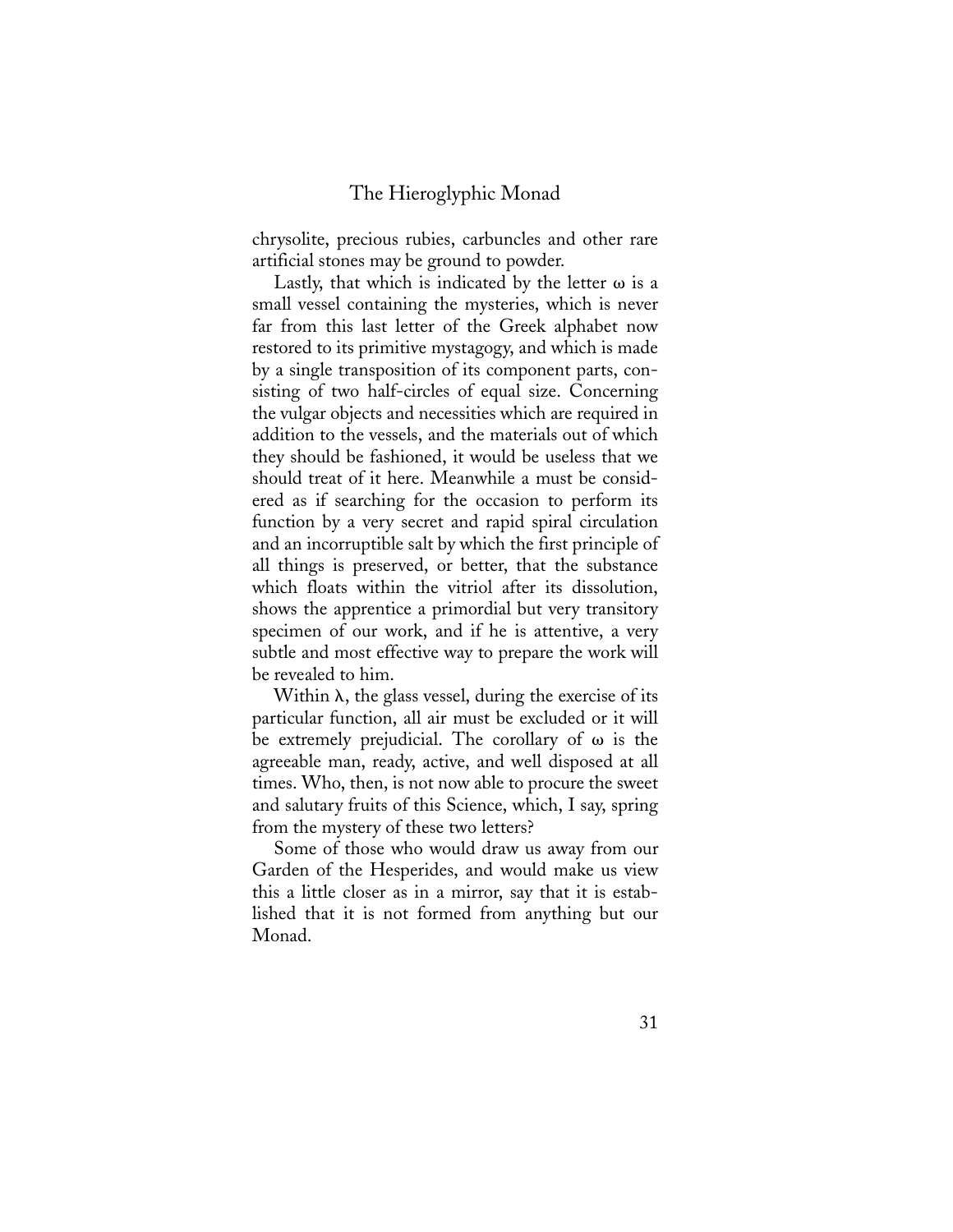But the straight line which appears in Alpha is homologous with that which, in the separation of the final analysis of our Cross, is already designated by the letter M. One may discover by these means from where the others are produced. See the scheme outlined in the table on page 33.

In these few words, I know that I give not only the principles but the demonstration to those who can see in them how to fortify the igneous vigour and the celestial origin, so that they may lend a willing ear to the great Democritus, certain that it is not mythical dogma but mystic and secret, according to which it is the medicine of the soul, the liberator from all suffering, and is prepared for those who wish for it and as he has taught; it is to be sought for in the Voice of the Creator of the Universe, so that men, inspired by God, and engendered anew, learn through the perfect disquisition of the mystical languages.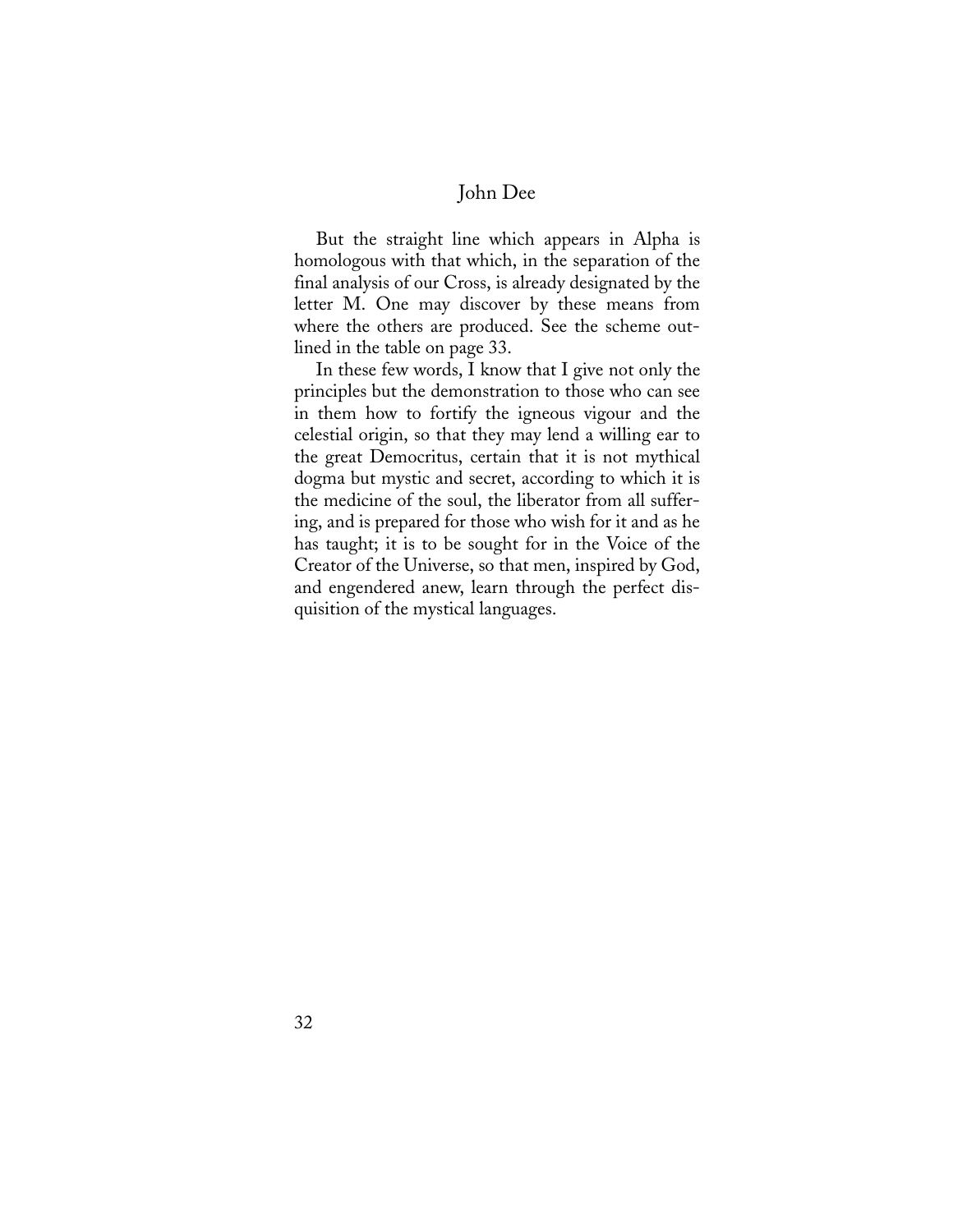| Existing before<br>the Elements    | The Elements<br>(Chaos)                         | After the Forma-<br>tion of the Ele-<br>ments |
|------------------------------------|-------------------------------------------------|-----------------------------------------------|
| Mortal Adam,<br>male & female      | Consummation of<br>the Genealogy of<br>Elements | <b>Immortal Adam</b>                          |
| The Mortifying<br>Self             | <b>CROSS</b>                                    | The Vivifying Self                            |
| Wrapped in Shad-<br><b>OWS</b>     | <b>CROSS</b>                                    | Manifestation                                 |
| Born in a stable                   | Sacrificed on the<br>Cross                      | King of All ubiq-<br>uitous                   |
| Self-conceived by<br>own influence | Death and Burial                                | Reborn from its<br>own Virtue                 |
| Power in the Seed                  | <b>IHVH</b> Decadal<br>Virtue                   | Triumph in Glory                              |
| Creation of<br><b>HYLE</b>         | Purification of the<br>Elements                 | Transformation                                |
| Earthly Marriage                   | Martyrdom on the<br><b>CROSS</b>                | Divine Marriage                               |
| Beginning                          | Middle                                          | End                                           |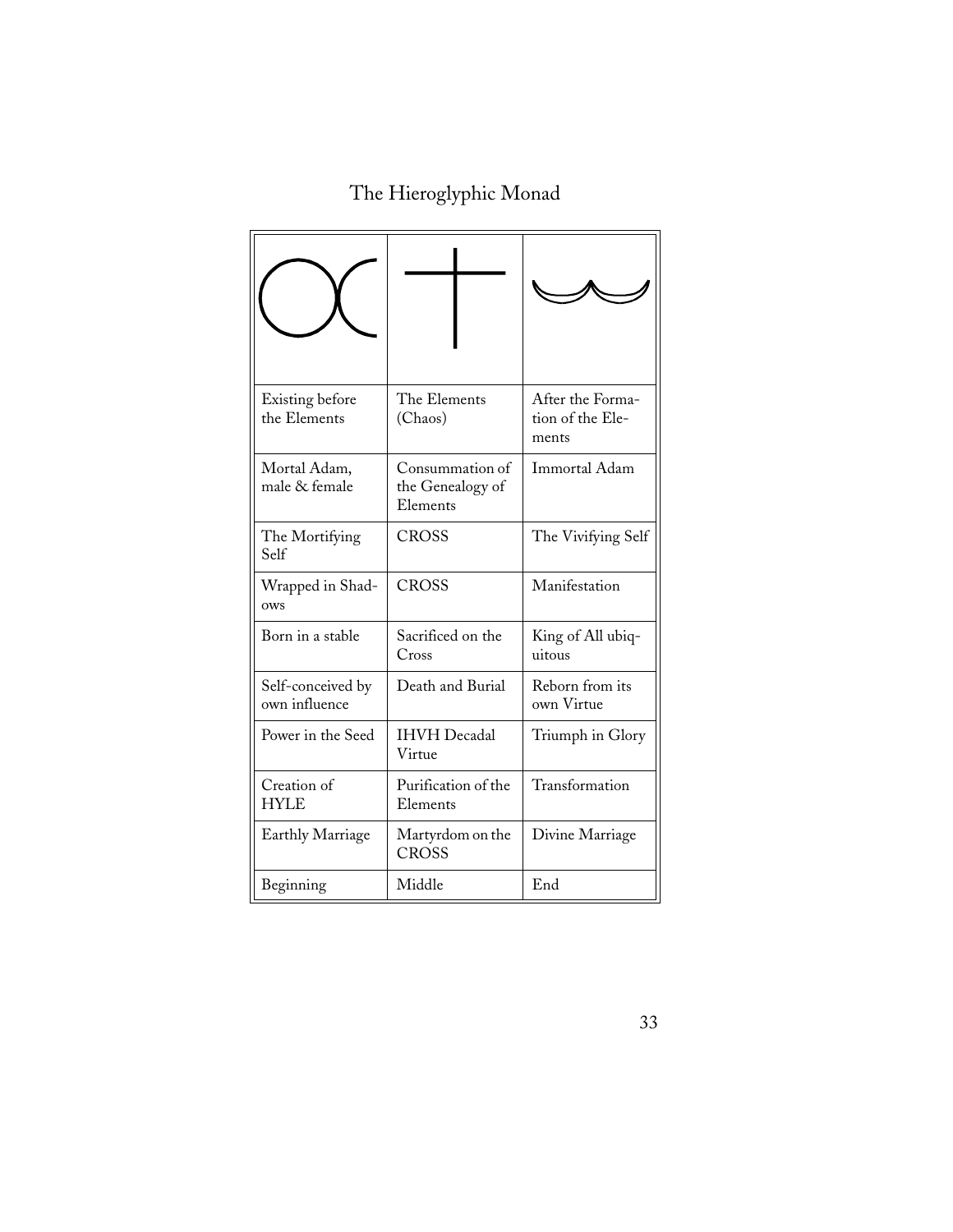#### THEOREM XXIII

We now present in diagrammatic form the proportions already observed by us in the hieroglyphic construction of our Monad, which must be observed by those who wish to engrave them upon their seals or their rings, or to utilise them in some other manner. In the name of Jesus Christ crucified upon the Cross, I say the Spirit writes these things rapidly through me; I hope, and I believe, I am merely the quill which traces these characters. The Spirit draws us now towards our Cross of the Elements, with all the following measures which are also to be obtained by a reasoning process according to the subject-matter which it is proposed to discuss. Everything which exists under the heaven of the Moon contains the principle of its own generation within itself and is formed from the coagulation of the four Elements, unless it be the primary substance itself, and this in several ways not known to the vulgar, there being nothing in the created world in which the Elements are in equal proportion or in equal force. But by means of our Art, they can be restored to equality in certain respects, as the wise well know; therefore, in our Cross, we make the parts equal and unequal.

Another reason is that we can proclaim either similitude, or diversity, or unity, or plurality in affirming the secret properties of the equilateral Cross, as we have said before.

If we were to expound all the reasons which we know, for the proportions established in this way, or if we were to demonstrate the causes by another method which we have not done, although we have done so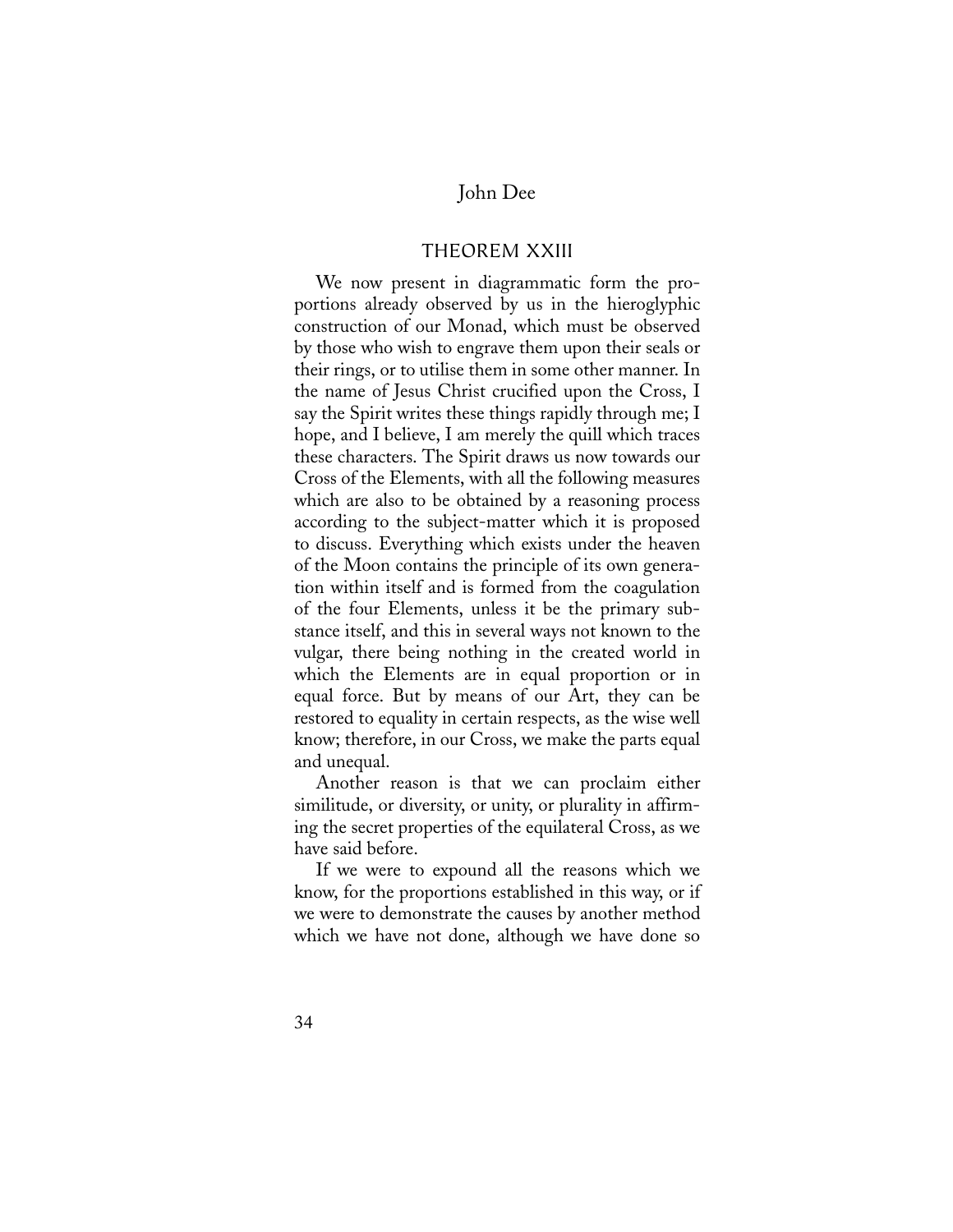

sufficiently for the Sages, we should transcend the limits of obscurity which we have prescribed, not without reason, for our discourse.

Take any point, as A for example, draw a straight line through it in both directions, as CAK. Divide the line CK at A by a line at right angles, which we will call DAE. Now select a point anywhere on the line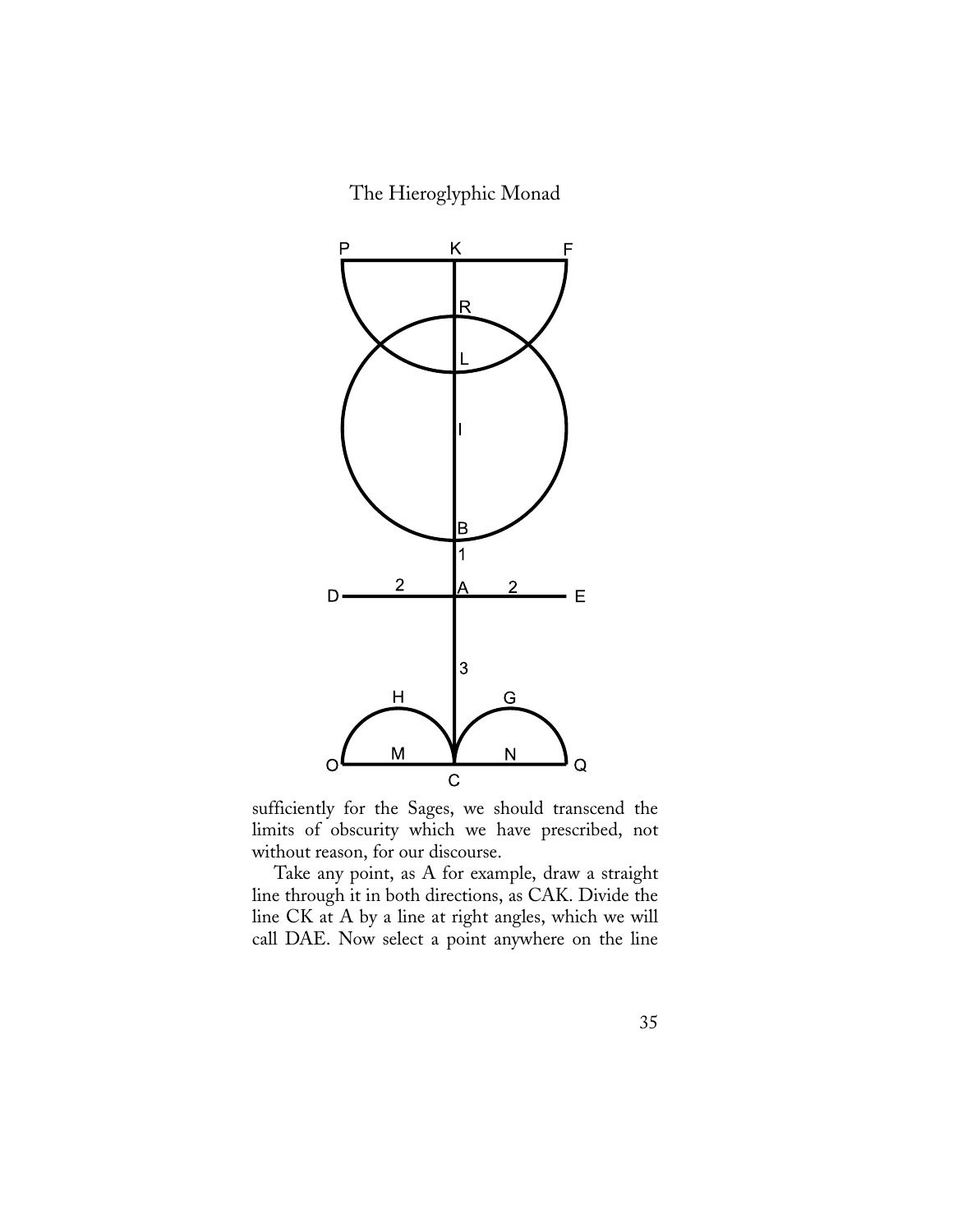AK, let it be B, and one obtains the primary measurement of AB, which will be the common measure of our work. Take three times the length of AB and mark off the central line from A to C, which will be AC. Now take twice the distance between AB and mark it off on the line DAE at E and again at D, in such a way that the distance between D and E is four times the distance between A and B. Thus is formed our Cross of four Elements, that is to say, the Quaternary formed by the lines AB, AC, AD, AE. Now on the line BK take a distance equal to AD up the central line to I. With this point I as a centre, and IB as the radius, describe a circle which cuts the line AK at R: from the point R towards K mark a distance equal to AB, let it be RK. From the point K draw a line at right angles to the central line on both sides, forming an angle on either side of AK, which will be PFK. From the point K measure in the direction of F a distance equal to AD, which will be KF: now with K as centre and KF as radius describe a half-circle FLP, so that FKP is the diameter. Finally, at point C draw a line at right angles to AC sufficiently long in both directions to form OCQ. Now on the line CO we measure from C a distance equal to AB, which is CM, and with M as a centre and MC as a radius we describe a semicircle CHO. And in the same manner on CQ, from the point C we measure a distance equal to AB which is CN, and from the centre N, with CN as radius, we trace a semicircle CGQ, of which CNQ is the diameter. We now affirm, from this, that all the requisite measurements are found explained and described in our Monad.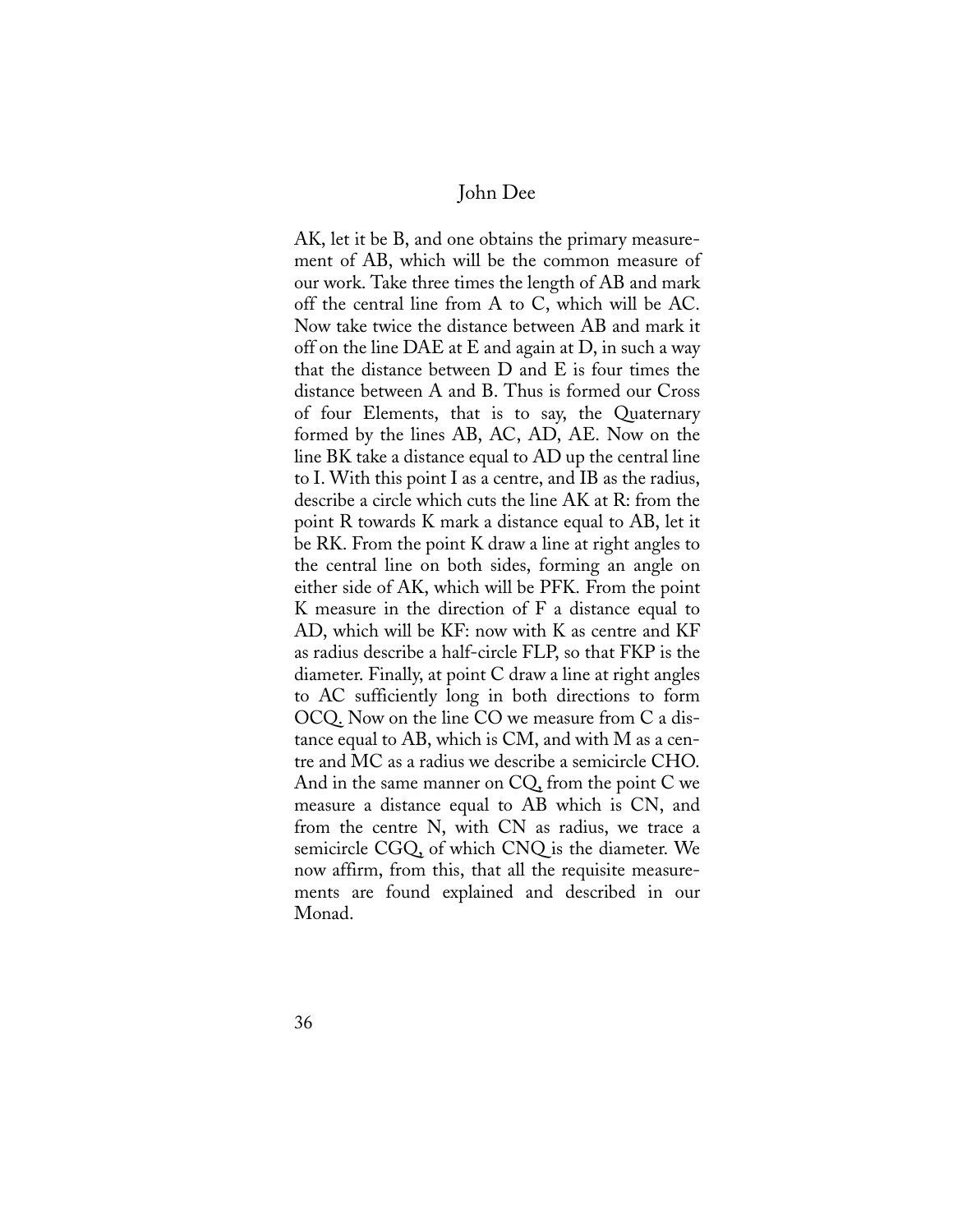It would be well to notice, you who know the distances of our mechanism, that the whole of the line CK is composed of nine parts, of which one is our fundamental, and which in another fashion is able to contribute towards the perfection of our work: then, again, all the diameters and semi-diameters must be designated here by suppositional lines hidden or obscured, as the geometricians say. It is not necessary to leave any centre visible, the exception being the solar centre, which is here marked by the letter I, to which it is unnecessary to add any letter. Meanwhile those who are adept at our mechanism can add something to the solar periphery, by way of ornament and not by virtue of any mystical necessity: for this reason it has not been formerly considered by us. This something is a boundary ring, necessarily a line parallel to the original periphery. The distance between these parallels may be fixed at a quarter or a fifth part of the distance AB. One may also give to the crescent of the Moon a form which this planet frequently assumes in the sky, after her conjunction with the Sun-that is to say, in the form of the Horns, which you will obtain if from the point K in the direction of R you measure the distance just mentioned, i.e. the fourth or fifth part of the line AB, and if from the point thereby obtained, as a centre, you trace with the original lunar radius the second part of the lunar crescent, which joins the extremities at both ends of the first semicircle. You may perform a similar operation in respect of the positions M and N when erecting the perpendicular at each one of these centre points; we can use the sixth part of AB or a little less, from which point, as the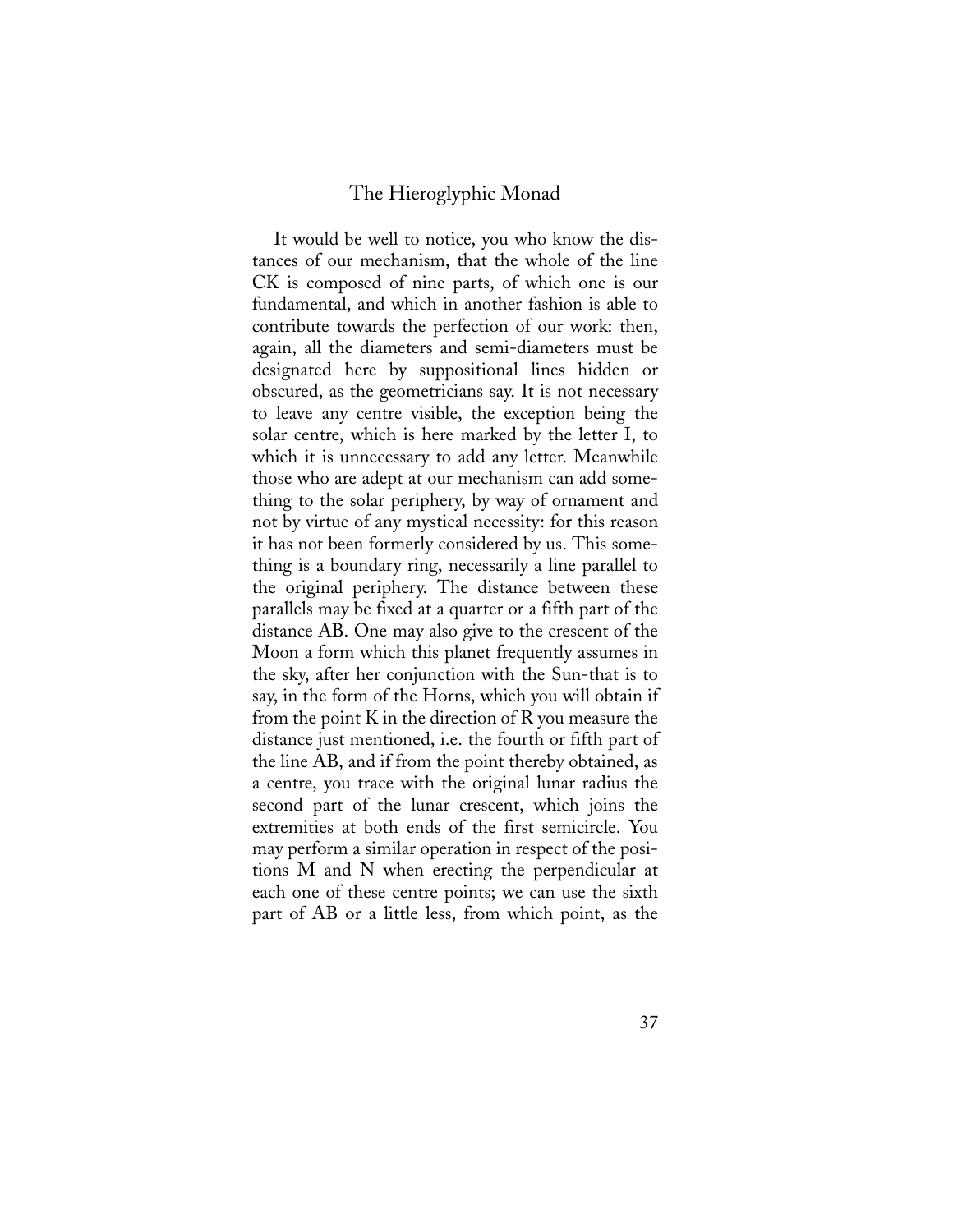



centre, we describe two other semicircles, using the radius of the two first, MC and NC.

Lastly, the parallels may be traced at each side of the two lines of our Cross, each side at a distance from the centre line of one-eighth to one-tenth part of the distance AB, in such a way that our Cross be in this manner formed into four superficial lines where the width is the fourth or the fifth part of this same line AB.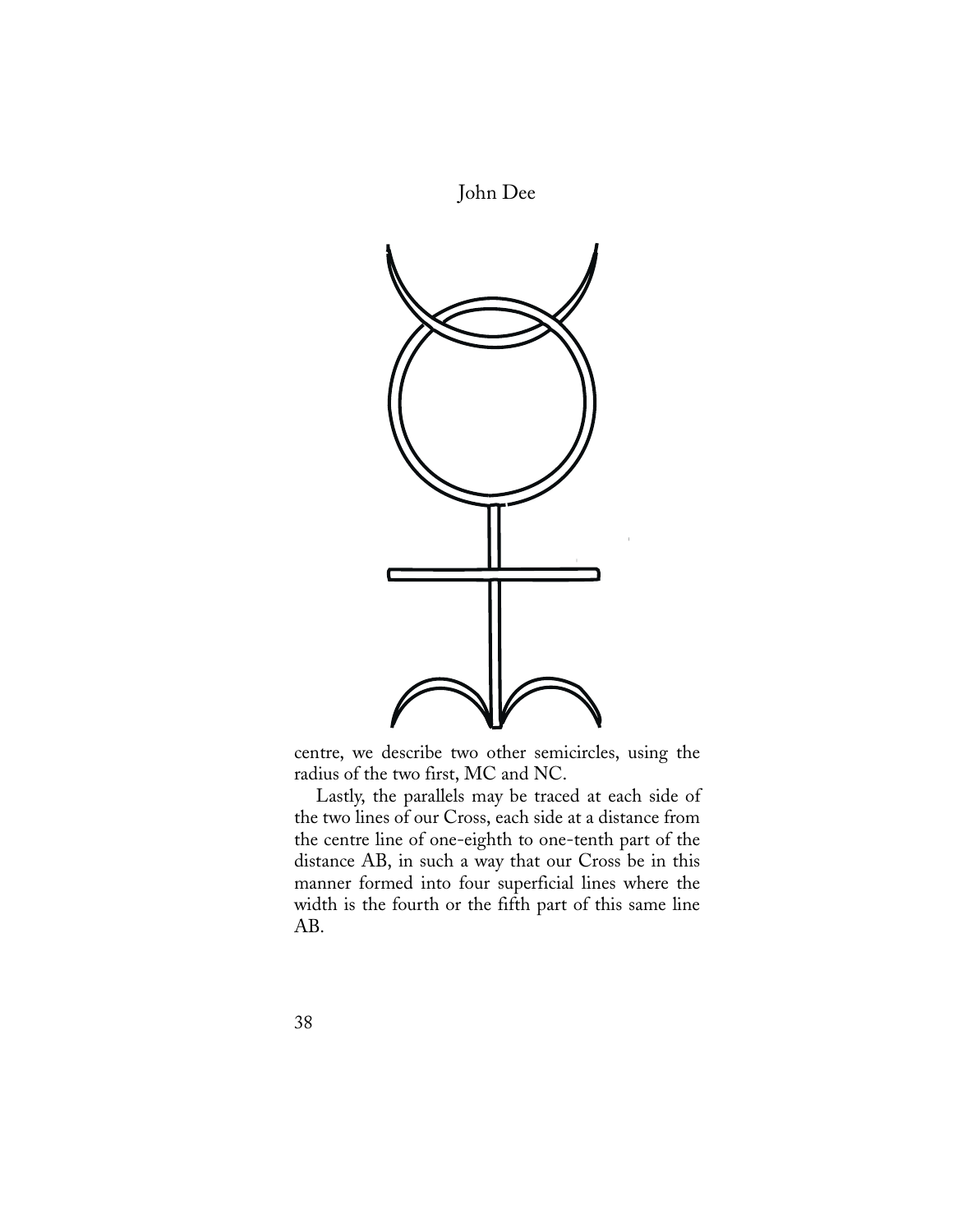I have wished in some way to sketch these ornaments in the figure which each one may reproduce according to his own fancy. It is a condition, however, that you do not commit any fault, however small, against the mystical symmetry for fear of introducing by your negligence a new discipline into these hieroglyphic measurements; for it is very necessary that during the succeeding progression in time they must be neither disturbed nor destroyed. This is much more profound than we are able to indicate, even if we wished to do so, in this small book, for we teach Truth, the daughter of Time, God willing.

We will now expound methodically certain things which you may find on your way by practising the proportions of our Monad. Then we will show by many examples the existence of four lines corresponding to the four lines of our Cross, and which in this consideration we are not able simply to announce, because of the proportions and the particular and mystical results which are produced in another fashion, from the Quaternary of these same lines. And thirdly, we will show that there exist within Nature certain useful functions determined by God by means of numbers, which we have happily obtained and which are explained either in this theorem, or in others, contained in this little book.

Finally, we will insert other things in an opportune place which, if they are conveniently understood, will produce fruits most abundantly.

We now abruptly conclude.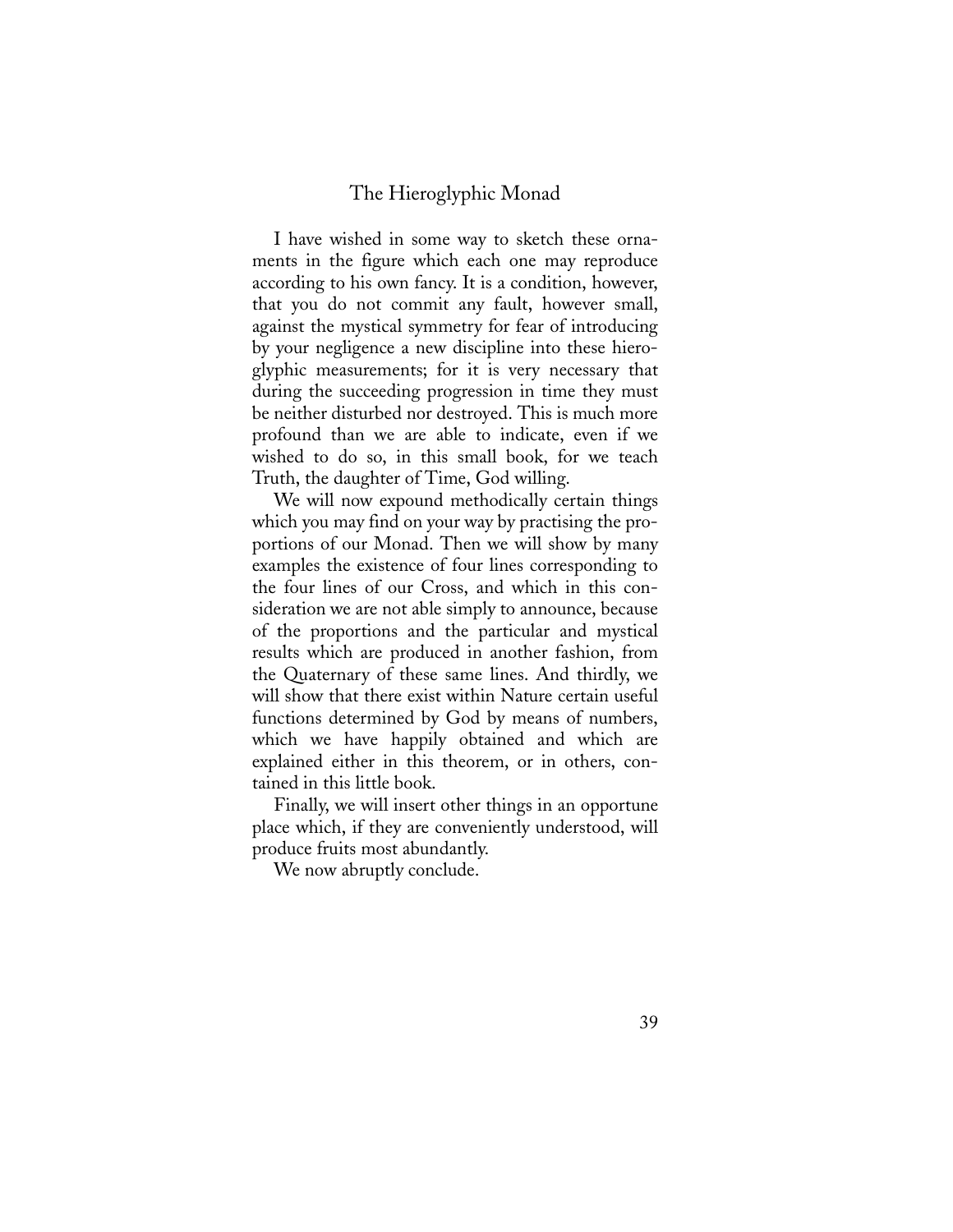## Our Canon of Transposition (Metathesis)



Take the same proportion which is shown in numbers when written in the natural order, after the first Monad, then from the first to the last make a continuous multiplication – that is to say, the first by the second, the product of these two by the third, and this product by the fourth, and so on until the last; the final product determines all the Metatheses possible, in respect of the proportion in space, and for the same reason in proportion to diverse objects as you wish.

I tell thee, O King, this operation will be useful unto thee in many circumstances, whether in the study of Nature or in the affairs of the government of men; for it is that which I am accustomed to use with the greatest of pleasure in the Tziruph or Themura of the Hebrews.

I know that many other powerful numbers may be produced out of our Quaternary, by virtue of arithmetic and the power of numbers. Yet he who does not understand that a very great obscurity has by this method been illuminated by those numbers which I have drawn out which have nature and distinction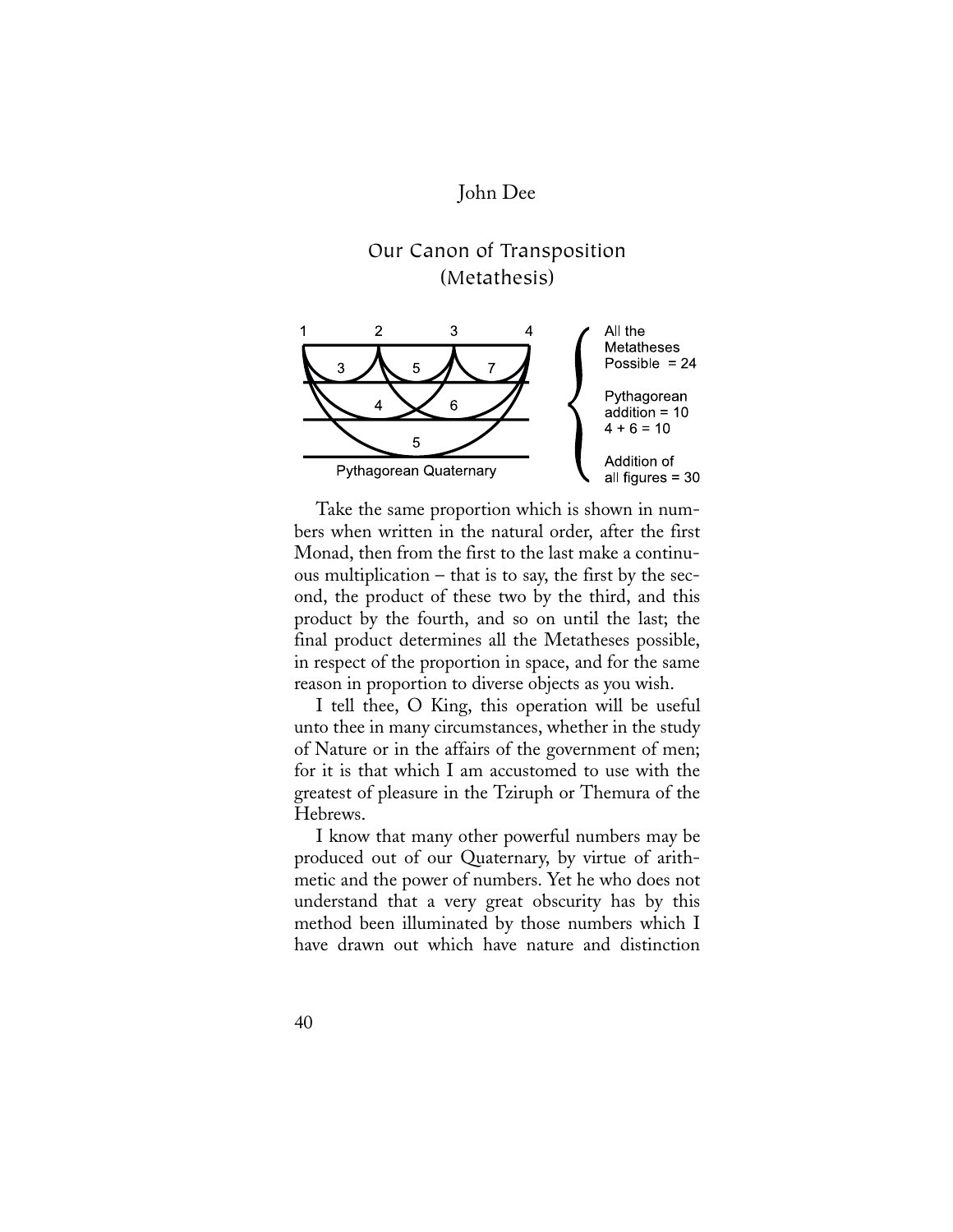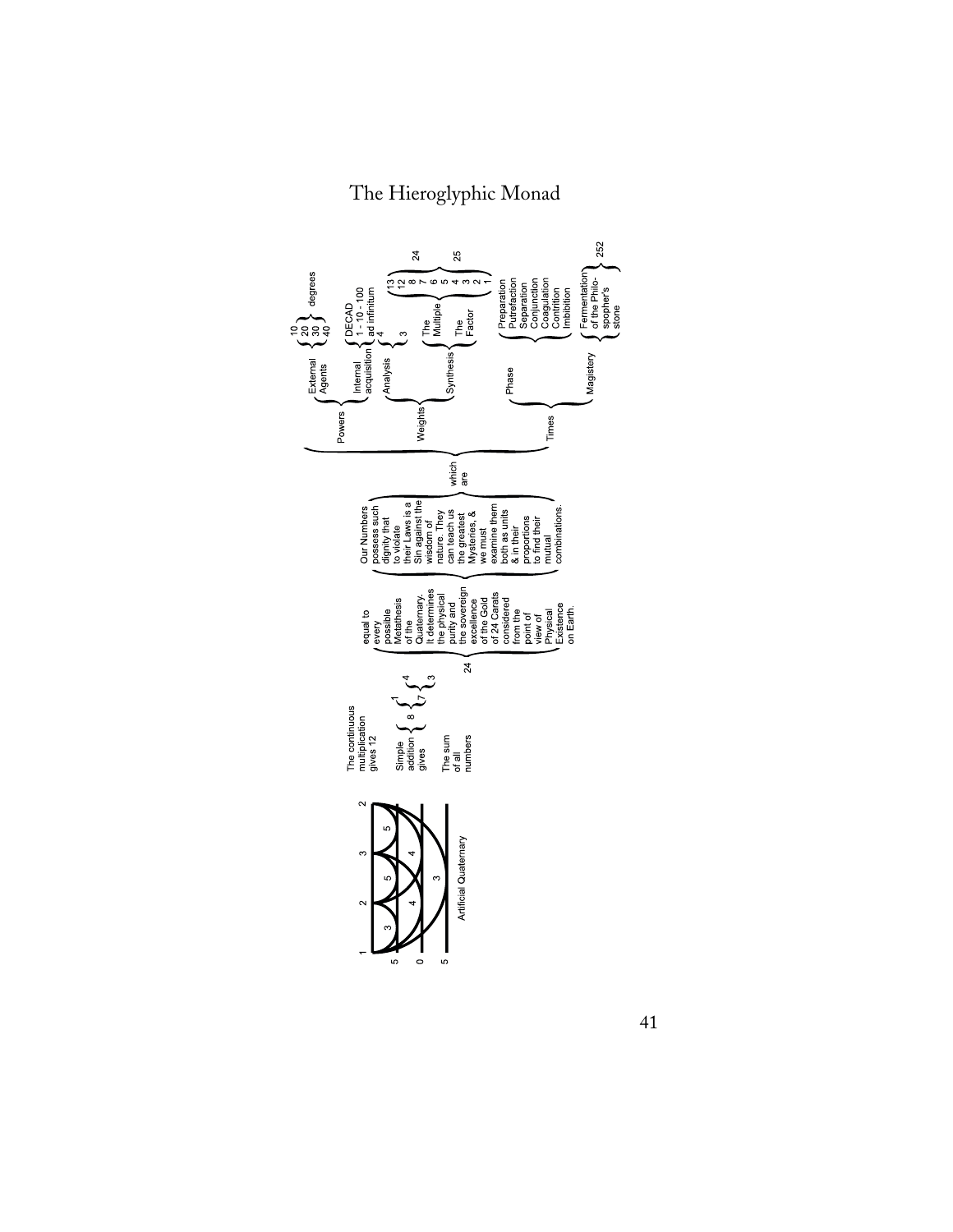John Dee



amongst such a multitude, will not be able to estimate their meaning, which is obscure and not to the point. How many will find in our numbers the authority which we have promised for the weight of the Elements; for the statements regarding measurements of time; and for the certainty of proportions which may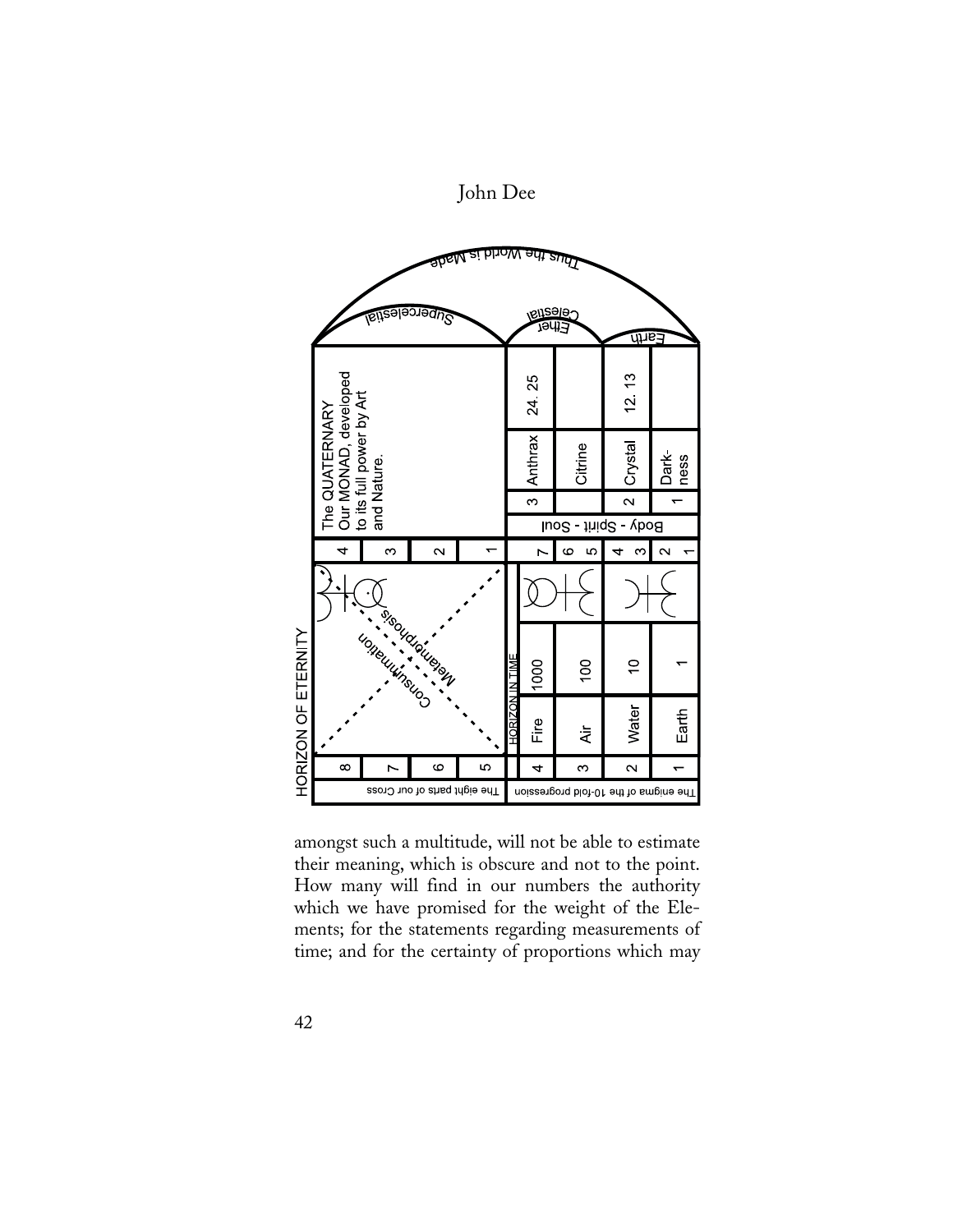be assigned to the powers and forces of things ? All this you should study in the two preceding diagrams.

Many things may be deduced from the diagrams which, it is preferable, should be studied silently rather than divulged openly in words. Meantime, let us inform you of one thing, amongst many others, disclosed now for the first time by us, in respect of this new Art; to wit, we have here established a rational cause by virtue of which the Quaternary with the Decad, in a certain manner, terminate the numerical series. We affirm that this cause is not exactly that which was described by the Masters who have preceded us, but just as we have stated it here. This Monad has been integrally and physically restored to itself – that is to say, it is truly the Monad Unitissima,



the proved unity of the images; and it is not within the power of Nature, neither can we by any art promote in it any movement or any progression whatsoever, unless it be by four super-celestial cycles or revolutions, and from this Monad is engendered that which we wish to note as the manner and course of its eminence; and for this reason, that there is not in the elemental world,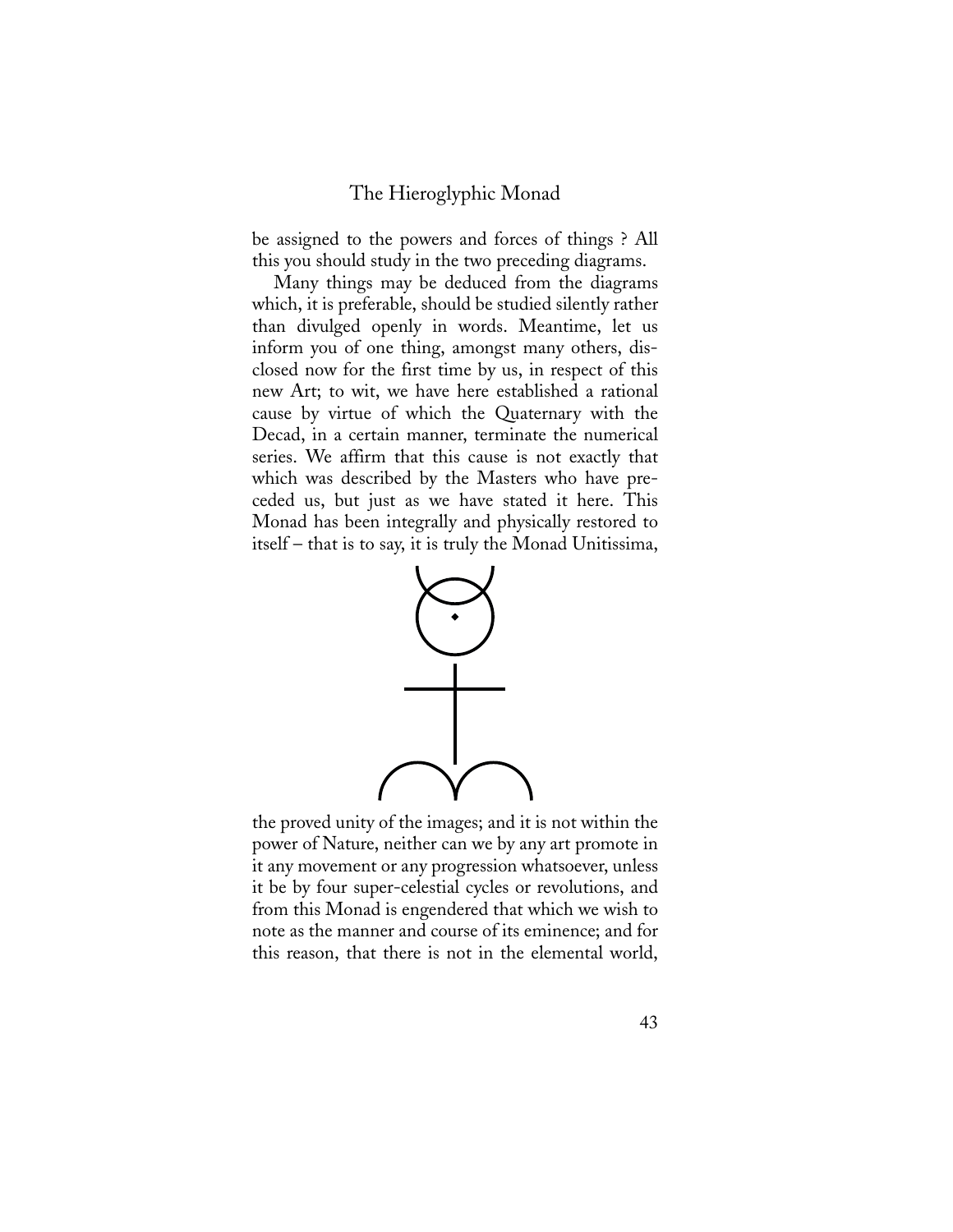nor in the celestial or super-celestial worlds, any created power or influence which cannot be absolutely favoured and enriched by it.



It was because of the true effect of this that four illustrious men, friends of Philosophy, were upon an occasion together in the great work. One day they were astonished by a great miracle in this thing, and forthwith dedicated themselves from that day forward to sing praises to God and to preach the thrice Mighty because He had given them so much wisdom and power and so great an Empire over all other creatures.

#### THEOREM XXIV

Just as we commenced the first theorem of this little book with the point, the straight line, and the circle, and have extended it from the Monadic point to the extreme linear efflux of the Elements in a circle, almost analogous to the equinoctial which makes one revolution in 24 hours, so now at last we consummate and terminate the metamorphosis and the metathesis of all possible contents of the Quaternary defined by the number 24 by our present twenty-fourth theorem, to the honour and Glory of Him, as witnesseth John